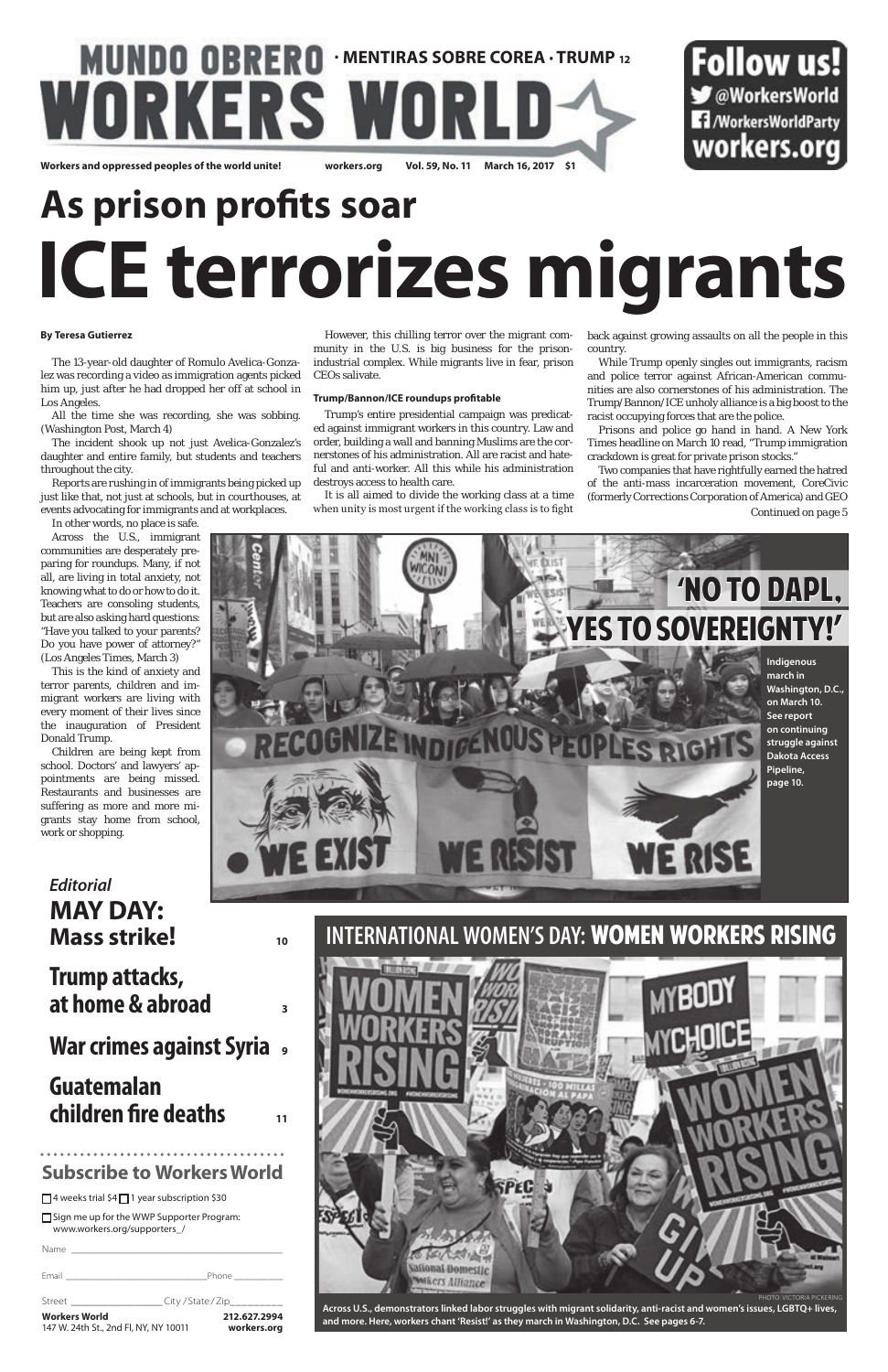### **Contact a Workers World Party branch near you:** workers.org/wwp

# **WORKERS WORLD** *Who we are & what we're fighting for*

Workers built it all  $-$  it belongs to society, not to a handful of billionaires! But we need a revolution to

Hate capitalism? Workers World Party fights for a socialist society — where the wealth is socially owned and production is planned to satisfy human need. This outmoded capitalist system is dragging down workers' living standards while throwing millions out of their jobs. If you're young, you know they're stealing your future. And capitalism is threatening the entire planet with its unplanned, profit-driven stranglehold over the means of production.

struggles led today by people of color, immigrants and women. WWP has a long history of militant opposition to imperialist wars. The billionaire rulers are bent on turning back the clock to the bad old days before socialist revolutions and national liberation struggles liberated territory from their grip. We've been in the streets to oppose every one of imperialism's wars and aggressions.  $\Box$ 

# WORKERS WORLD

make that change. That's why for 59 years WWP has been building a revolutionary party of the working class inside the belly of the beast.

We fight every kind of oppression. Racism, sexism,



### **National Office**

147 W. 24th St. 2nd Fl. New York, NY 10011 212.627.2994 wwp@workers.org **Atlanta** PO Box 18123 Atlanta, GA 30316 404.627.0185 atlanta@workers.org

#### **Baltimore**

c/o Solidarity Center 2011 N. Charles St. Baltimore, MD 21218 443.221.3775 baltimore@workers.org

### **Bay Area**

1305 Franklin St. #411 Oakland, CA 94612 510.600.5800 bayarea@workers.org **Boston** 284 Amory St. Boston, MA 02130 617.286.6574 boston@workers.org **Buffalo, N.Y.** 712 Main St #113B Buffalo, NY 14202 716.883.2534 buffalo@workers.org **Chicago** 312.630.2305 chicago@workers.org **Cleveland** P.O. Box 5963 Cleveland, OH 44101 216.738.0320 **Denver Detroit** 313.459.0777 **Houston**

cleveland@workers.org

denver@workers.org 5920 Second Ave. Detroit, MI 48202 detroit@workers.org **Durham, N.C.** 804 Old Fayetteville St. Durham, NC 27701 919.322.9970 durham@workers.org **Huntington, W. Va.** huntingtonwv@workers.org P.O. Box 3454 Houston, TX 77253-3454 713.503.2633 houston@workers.org **Lexington, Ky.** lexington@workers.org **Los Angeles** 5278 W Pico Blvd. Los Angeles, CA 90019 la@workers.org 323.306.6240 **Milwaukee** milwaukee@workers.org **Philadelphia** P.O. Box 34249 Philadelphia, PA 19101 610.931.2615 phila@workers.org **Pittsburgh** pittsburgh@workers.org **Portland, Ore.** portland@workers.org

**Rochester, N.Y.** 585.436.6458 rochester@workers.org **Rockford, Ill.**

rockford@workers.org **San Diego** P.O. Box 33447 San Diego, CA 92163 sandiego@workers.org

**Tucson, Ariz.** tucson@workers.org **Virginia** 

Virginia@workers.org

**Washington, D.C.** P.O. Box 57300 Washington, DC 20037 dc@workers.org

### **In the U.S.**

| As prison profits soar – ICE terrorizes migrants 1     |
|--------------------------------------------------------|
| Unarmed Black victim of police shooting to face trial2 |
| From health care to war in Asia - Trump attacks  3     |
| Nurses return to work, struggle continues  4           |
| Striking Rockford school worker: 'They need us'  4     |
| Memphis cops serve McDonald's  4                       |
| Protest demands freedom for farmworker 5               |
| International Women's Day: Women workers rising  6     |
|                                                        |
| Lynne Stewart: People's lawyer, freedom fighter  7     |
| Behind the murder of Berta Cáceres 8                   |
| New York guv to import Israeli repression  9           |
| Pawnee Nation courts to try energy companies  10       |
| 'No to DAPL, yes to sovereignty!'  10                  |

#### **Around the world**

| Upcoming European elections reveal deep divisions 11 |  |
|------------------------------------------------------|--|
| Outrage over death of Guatemalan children  11        |  |

#### **Editorial**

Pearlman, attempting to get the charges dropped, also presented two cases related to rights of people in their own homes, one validating that a front porch is part of a person's home (U.S. v. London) and another establishing that police can seek voluntary interviews as long as they don't demand egress (People v. Poole). The judge held that despite these rights and the lack of justification for the attempted arrest in the first place, there were enough questions about the following events to allow the charges to be heard by a jury.  $\Box$ 

### **Noticias en Español**

Workers World 147 W. 24th St., 2nd Fl. New York, NY 10011 Phone: 212.627.2994 E-mail: ww@workers.org Web: www.workers.org Vol. 59, No. 11 • March 16, 2017 Closing date: March 14, 2017

Editor: Deirdre Griswold

Managing Editors: John Catalinotto, LeiLani Dowell, Kris Hamel, Monica Moorehead, Minnie Bruce Pratt; Web Editor Gary Wilson

Production & Design Editors: Coordinator Lal Roohk; Andy Katz, Cheryl LaBash

Copyediting and Proofreading: Sue Davis, Bob McCubbin

Contributing Editors: Abayomi Azikiwe, Greg Butterfield, G. Dunkel, K. Durkin, Fred Goldstein, Martha Grevatt, Teresa Gutierrez, Berta Joubert-Ceci, Terri Kay, Cheryl LaBash, Milt Neidenberg, John Parker, Bryan G. Pfeifer, Betsey Piette, Gloria Rubac

Mundo Obero: Redactora Berta Joubert-Ceci; Andrea Bañuelos, Ramiro Fúnez, Teresa Gutierrez, Carlos Vargas



### Supporter Program: Coordinator Sue Davis

Copyright © 2017 Workers World. Verbatim copying and distribution of articles is permitted in any medium without royalty provided this notice is preserved. Workers World (ISSN-1070-4205) is published weekly except the first week of January by WW Publishers, 147 W. 24th St. 2nd Fl., New York, NY 10011. Phone: 212.627.2994. Subscriptions: One year: \$30; institutions: \$35. Letters to the editor may be condensed and edited. Articles can be freely reprinted, with credit to Workers World, 147 W. 24th St. 2nd Fl., New York, NY 10011. Back issues and individual articles are available on microfilm and/or photocopy from NA Publishing, Inc, P.O. Box 998, Ann Arbor, MI 48106-0998. A searchable archive is available on the Web at www.workers.org.

A headline digest is available via e-mail subscription. Subscription information is at workers.org/email.php.

Periodicals postage paid at New York, N.Y. POSTMASTER: Send address changes to Workers World, 147 W. 24th St. 2nd Fl. New York, N.Y. 10011.

## **Unarmed Black victim of police shooting to face trial**

### **By Tristen Schmidt and Terri Kay San Francisco**

A three-day, pre-trial hearing here ended with the judge's decision to permit multiple felony charges to proceed to trial against Sean Moore, a 43-year-old Black man with mental health needs, who was the unarmed victim of a police shooting. On Jan. 6, Moore was confronted on the steps of his home by San Francisco police officers Kenneth Cha and Colin Patino, after a noise complaint from a neighbor.

Officer Cha first pepper sprayed and then shot Moore twice, seriously wounding him. Moore was initially hospitalized, but is now being held in jail on \$100,000 bail. Public defender Jeff Adachi said in a news conference: "This is a situation that could have and should have been avoided. This is a situation where Mr. Moore did not have to be shot. If the officers had used de-escalation techniques, they could have gone home." (San Francisco Chronicle, Jan. 18)



Sponsored by: Workers World Party Call: 443.221.3775 Email Baltimore@workers.org

At the beginning of last week's pre-trial hearing, Moore's attorney, public defender Brian Pearlman, appealed to the judge as Moore was brought into the courtroom in jailhouse orange, shackled and in chains. Moore's family, neighbors and a number of community supporters were present in the courtroom, along with members of the press.

Pearlman told the judge he had requested that Moore be allowed to appear in street clothes. Pearlman also stated that there had been no history of outbursts to necessitate the shackles. The judge claimed since no jury was present in the pre-trial, it was all allowable. He only consented to release one of Moore's wrists from the shackles so that he could write and communicate to his attorney.

The district attorney tried to claim that neither officer was required to testify, as they were "victims" and protected from testimony under a related victim protection statute. The judge denied their coverage as "victims" and the officers will be required to testify at Moore's trial. It was established during the pre-trial that the two officers

each had had about two years of experience and neither had received any de-escalation training.

The judge also agreed with Pearlman's argument that the officers had no justification to attempt arrest when they first approached, as neither had witnessed the claimed noise violation reported by Moore's neighbor, for which the neighbor had not filed a citizen's arrest.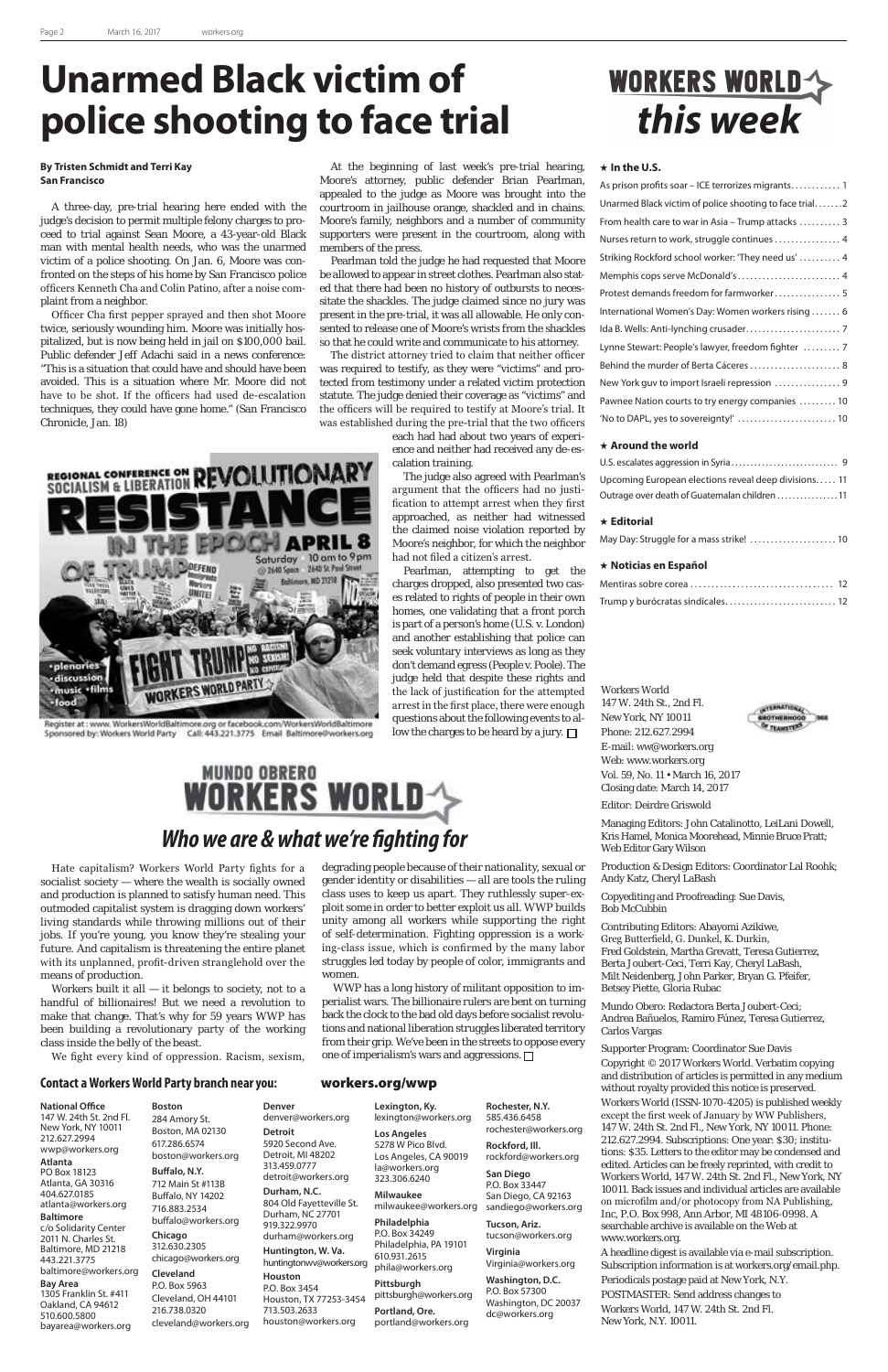## **From health care to war in Asia Trump attacks at home and abroad**

#### **By Fred Goldstein**

The authoritarian Trump clique in the White House — Steve Bannon, Jared Kushner, Steven Miller and Donald Trump himself — are making an end run around traditional capitalist government institutions. They are trying to shape policy and push it far to the right on all fronts without the input of the traditional capitalist establishment.

Trump and Bannon are floating the conspiracy theory that the "deep state," meaning everything from the regulatory agencies, the mainstream media, district attorneys, courts, the spy agencies, etc., are saboteurs plotting to undermine the White House. This is to clear the way for their attacks on immigrants, on medical care for the masses and on the environment, as well as their shameless giveaways to the banks, the corporations and the richest 1%.

The Trump administration and the Republican congressional caucus are planning to hand over hundreds of billions of dollars in tax cuts to the wealthy as they craft the overturn of the Affordable Care Act passed under Obama. At the same time, Washington is playing with fire in Asia, with dangerous war maneuvers and with the installation of a destabilizing and aggressive anti-missile system in south Korea.

Under the guise of repealing and replacing the ACA, the Trump administration is backing a congressional Republican plan to cut \$300 billion to \$600 billion in taxes for the rich, under the deliberately misnamed American Health Care Act. These hundreds of billions of dollars given the rich will be paid for by cuts in medical coverage for the poor, the elderly and women in general, including those with mental illness and addictions. Estimates of the number of people slated to lose their coverage range from 5 million to 15 million.

The Republicans have rushed their plan through before the Congressional Budget Office can give its assessment of the impact. House Speaker Paul Ryan and Trump fear a negative assessment and therefore have already tried to discredit the CBO in advance, denouncing it for "inaccuracies" and "exaggerations."

### **While millions lose health care under Republican plan ...**

The Brookings Institute, a mainstream capitalist think tank, has tried to warn the public in advance. It issued a report estimating that 15 million people or more will lose their health care over the next 10 years. Brookings used previous CBO methods and estimates for its analysis. [As we go to press, the CBO has issued its report on the bill, which far exceeds the Brookings estimates. The bipartisan CBO estimates that in fact 14 million people will lose their health care by 2018, just one year from now. And by 2026, 24 million people will have lost their health care. The CBO also estimates that Medicaid will lose \$880 billion over 10 years under the Trump-Ryan-Price plan.]

### **… rich get hundreds of billions in tax breaks**

According to the Center on Budget and Policy Priorities: "House Republicans' bill to repeal and replace the Affordable Care Act (ACA) would eliminate ACA taxes on wealthy individuals and insurance and drug companies and greatly expand tax-sheltering opportunities for high-income people through health savings accounts (HSAs). These changes (plus several smaller provisions of the plan) would cost \$594 billion over 2017 to 2026, the Joint Committee on Taxation (JCT) estimates. At the same time, the plan would seek to offset the cost of these windfall tax breaks by ending the ACA's Medicaid expansion, radically restructuring the entire Medicaid program by converting it to a per capita cap, and dramatically scaling back the subsidies that low- and moderate-income families use to purchase affordable health care, as well as other coverage changes that would undermine the health and financial security of millions of households."

In addition the CBPP states the 400 highest-income taxpayers would get tax cuts averaging \$7 million each, adding up to \$7.8 billion a year. Millionaires would get annual tax cuts of more than \$50,000 on average by 2025.

### **Women's health care on chopping block**

Health care for women, especially the poor, is endangered by the provisions to defund Planned Parenthood. One in 5 U.S. women have visited a Planned Parenthood clinic for services like birth control, cancer screenings, tests and treatment for sexually transmitted diseases or pregnancy termination. And 78 percent of them have incomes under 150 percent of the poverty level.

Vox reported, "The more than \$500 million Planned Parenthood receives annually from the federal government the funding that Republicans in Congress now want to take away — pays for specific health services, like birth control or cervical cancer screening, for people who couldn't afford them otherwise.

"Most of the funds (75 percent) are actually reimbursements from Medicaid, the U.S.'s public health insurance program for the poor.

"[The bill] threatens to dismantle the entire private insurance market for abortion coverage, not just public funding for abortion providers: If a woman wants a health insurance plan that will cover abortion, she (and possibly her employer) won't be able to use tax credits to buy it under this bill." (March 7)

ThinkProgress noted that 60 percent of Planned Parenthood's funding comes from Medicaid and Title IX funding for preventative and primary care. "Almost 400,000 women would lose access to preventative care and up to 650,000 would have reduced preventative care within a year" without PP services, estimates the Government Accountability Office. "Research has shown that when low-income women have access to free contraception, there are significantly lower rates of unintended teen pregnancy and abortion." (March 7)

### **Pentagon playing with fire in Asia**

At the same time that Trump is trying to destroy health care, Washington is playing with fire on the Korean peninsula by holding two months of military maneuvers aimed at the Democratic People's Republic of Korea and the People's Republic of China.

> Nevertheless, the shift toward open military power in government under Trump is a menacing move that will expand imperialist war and intervention.  $\Box$

The largest ever "war games" involve 17,000 U.S. troops and 300,000 south Korean troops, as well as advanced U.S. war-fighting equipment. Washington has said the exercises are strictly defensive. But the plans are clearly aimed at "practicing regime change."

"U.S.-ROK [south Korean] forces will also for the first time carry the OPLAN 5015, a classified war plan signed last year that includes surgical strikes against North Korea's nuclear, missile and command and control facilities. It also specifically calls for 'decapitation' raids by Special Forces to neutralize North Korea's senior leadership, according to press reports." (The Diplomat, March 8) "Neutralize" means kill.

Washington and the Pentagon justify their war games by citing the DPRK's launch of missiles into the sea off Japan. But the missiles were launched as a response to the annual war games.The DPRK is surrounded by hostile states, including imperialist Japan, U.S. puppet south Korea, and the U.S. military itself, which has 28,000 troops in south Korea and 54,000 troops in Japan, 12 U.S. bases in Hawaii, and 5,000 troops and numerous aircraft on Guam, among other places in the region.

#### **Anti-missile system aimed at DPRK ...**

To add to the provocations as the U.S. south Korea war maneuvers were getting under way, Washington announced it had begun deployment of the Terminal High Altitude Area Defense system (THAAD) at Osari air base in south Korea.

THAAD is a relatively new addition to the U.S. military's missile defense arsenal. Produced by Lockheed Martin (and priced at more than \$1 billion per system), THAAD consists of a battery of truck-launched interceptor missiles and powerful X-band radar that can detect, track and target inbound missile threats.

The decision to deploy this anti-missile system was made in 2013 and agreed to by south Korea in July 2016, but it was rushed into place for political purposes. In the meantime, there is a huge political crisis in south Korea. Months of mass demonstrations have forced the impeachment and ouster of Park Geunhye, the reactionary president convicted

on corruption charges

The masses of south Korean people are clearly opposed to the deployment of THAAD. This opposition includes Park's likely replacement, the popular centrist-liberal Moon Jae-in. Moon favors resumption of talks with the DPRK and a return to the "sunshine policy" that aims toward reunification. So the Pentagon seized this window of time before new elections to install THAAD.

### **... and at China**

THAAD's powerful radar is also a threat to China because when it is pointed at the DPRK it does not stop there. It can see deep into China. The PRC government has said that whether the U.S. deployed THAAD would be a litmus test about relations.

Now that it has been deployed, Chinese Foreign Minister Wang Yi has denounced it as a provocation that will upset the "strategic equilibrium" in the

region. Wang, while expressing concern over the nuclear tests by the DPRK, gave the U.S. imperialists a clear message that the PRC will stand by the DPRK in any conflict [by] "insisting China and North Korea remained as close as 'lips and teeth' an expression famously used by Mao Zedong." (Guardian, March 6)

This phrase was used by Mao during the Korean War, when 3 million Chinese volunteers helped to repel the U.S. imperialist invaders. So the message is unambiguous.

### **Expanding role of generals, decline of State Department**

The sudden deployment of the THAAD missile system in the midst of a militarily charged situation near China and the DPRK must be seen together with other less dramatic but significant developments.

There was the quiet deployment of 400-plus Marines to Syria to strengthen forces trying to capture the Islamic State group's capital, Raqqa. These conventional forces are added to the hundreds of Special Forces already there. The Marines are equipped with Apache helicopters and M777 howitzers capable of firing 155mm shells, among other weapons. Their deployment represents a clear escalation of the U.S. war in Syria.

The Pentagon has escalated the war in Yemen as well. Previously the war was carried out by Saudi Arabia, with logistical and material support from the Pentagon. Recently U.S. commanders in the field have been granted new authority to conduct raids on villages and drone strikes, without prior approval from the White House.

The U.S. commander in Afghanistan, Gen. John W. Nicholson Jr., recently testified to Congress that he could use "a few thousand more troops" to break the "stalemate" in the country. (New York Times, Feb. 9)

These developments represent a major step forward in the political authority of the military high command under the Trump administration.

By contrast, Rex Tillerson, the head of the Department of State, has been kept out of meetings with heads of state by Trump, Bannon and Kushner (Trump's son-in-law). Tillerson has had no joint appearances with Trump. His requests for assistants have been turned down. No press will be allowed on his plane on an upcoming trip to Japan, south Korea and China. And the State Department budget

is to be cut by 37 percent, while the Pentagon is to get a \$54 billion increase.

Just days ago Mexico's Foreign Minister Luis Videgaray was in Washington. "The Los Angeles Times's Tracy Wilkinson asked State spokesperson Mark Toner what the plans were for his visit. Toner, a highly regarded career foreign service officer, apparently had no idea that a key foreign dignitary was even in the city." (Vox, March 10) The foreign minister met with Kushner.

To be sure, while the State Department wields the so-called "soft power" of U.S. imperialism, it is a vicious enemy of the world's people. It engineers regime change, engages in every manner of subversion against progressive governments, and uses nongovernmental organizations to promote "color revolutions."



 **Northfork, W. Va., is in one of the poorest counties in the U.S. with the lowest life expectancy. It voted 74 percent for Trump and now stands to lose medical care under the Trump-Ryan-Price plan.**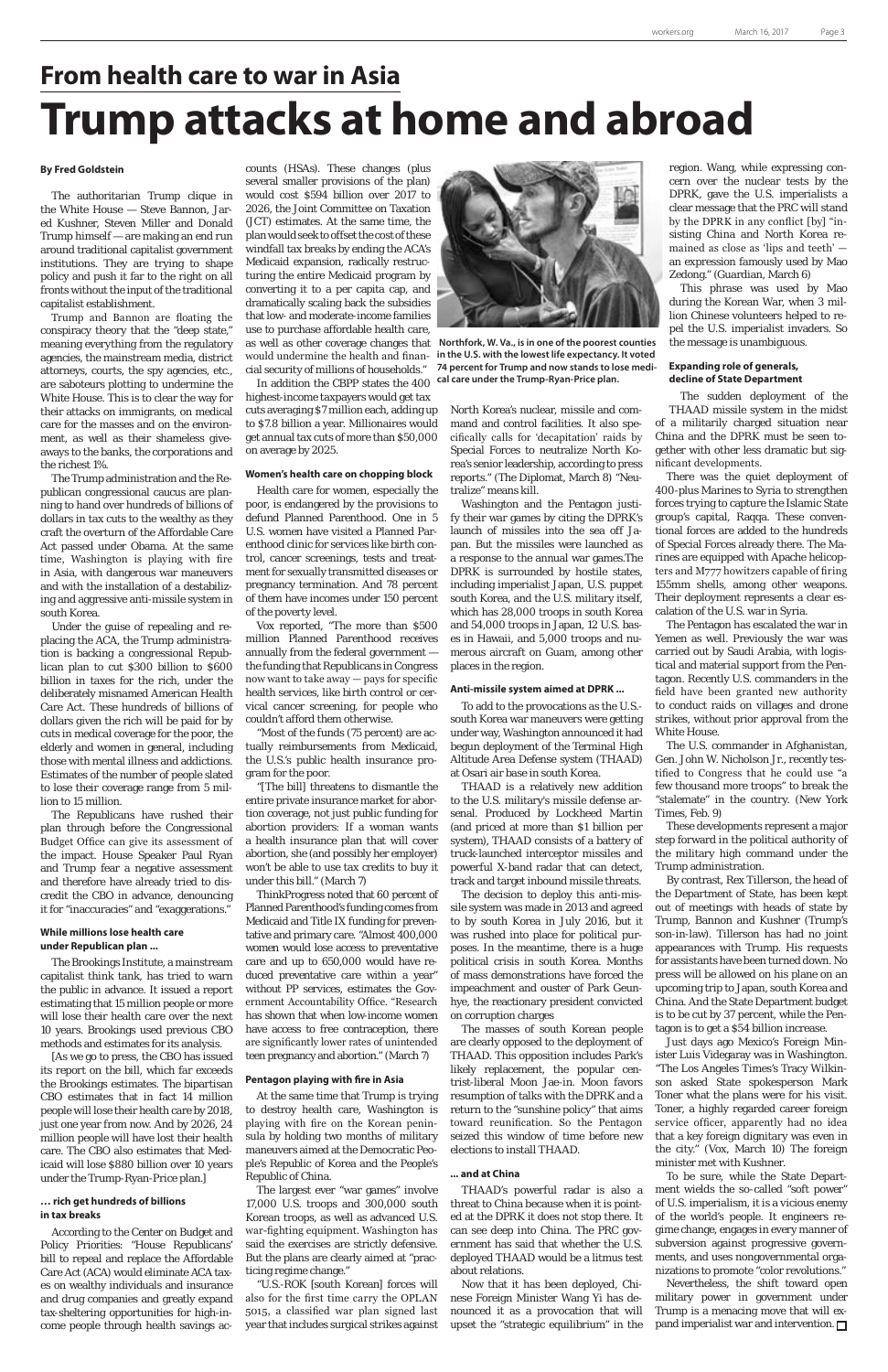# **Nurses return to work, struggle continues**

WW PHOTO: JOE PIETTE

## **Striking Rockford school worker:**

### *'They need us'*

### **MEMPHIS Cops serve McDonald's**

### **By Joe Piette Philadelphia**

On March 10, after a two-day strike and a three-day lockout, 370 nurses and technicians returned to their jobs at Delaware County Memorial Hospital (DCMH) in Upper Darby, Pa. Hospital executives wasted \$1.5 million on scab replacements for the week instead of coming to an agreement with the workforce of mainly women, represented by the Pennsylvania Association of Staff Nurses and Allied Professionals (PASNAP).

Bargaining began over a year ago and has been fruitless so far. Negotiations are scheduled to resume on March 14.

Struggling for their first contract, the nurses are fighting for safe staffing levels and adequate supplies and equipment for their patients as well as fair wages, health care and pension benefits for themselves and their families. The workers say they are tired of being treated with unrelenting austerity while hospital executives wallow in high salaries and millions are spent on mergers, acquisitions and related schemes.

"We used to have five patients to one nurse on the floors. Now they're giving us up to seven and eight patients. They've also cut in half the number of nurses' aides, to just one for 20 patients," said Angela Neopolitano, a 36-year veteran ICU nurse at DCMH and president of the PASNAP nursing chapter, at a rally on the first day of the strike. "This is about patient care. We will no longer stand for the antics of Prospect. Our patients come before their profits!"

### **Union gains**

Some 1,500 nurses and allied health professionals won a 28-day strike at Temple University Hospital in 2010, despite management's use of 850 scabs. Since then, PASNAP has become the fastest-growing union for nurses and health professionals in Pennsylvania, organizing the nurses at St. Christopher's Hospital, Einstein Hospital, Hahnemann Hospital, Crozer-Chester Medical Center (CCMC) and DCMH, all in the Philadelphia area. (pennanurses.org)

As at Delaware County this week, nurses at CCMC walked picket lines during a strike and lockout in September 2014 as scabs were brought in for those five days. They finally agreed to a four-year contract after 14 months of negotiations. The long struggle for their first PASNAP contract was fought against the executives of Crozer-Keystone Health System, a network of five hospitals and clinics that includes CCMC, Taylor Hospital, Springfield Hospital, Community Hospital and DCMH, all in Delaware County, bordering Philadelphia.

That health system was bought by Prospect Medical Holdings Inc. in July 2016, months after contract negotiations had already commenced at DCMH. The sale changed the not-for-profit system to a for-profit entity.

> Perhaps negotiations will succeed in reaching an agreement. If not, the next battle for a union contract at DCMH may require an even larger turnout of PASNAP members, community supporters and all workers.  $\Box$

### **Opponent with deep pockets**

Prospect owns 18 hospitals, over 3,000 licensed beds, and a network of more than 140 clinics in Southern California, Texas, Rhode Island, New Jersey and Pennsylvania.

It is a subsidiary of Leonard Green & Partners (LGP), a hedge fund that currently owns 42 companies, including BJ's Wholesale Club, J. Crew, David's Bridal, Jo-Ann Stores, Lucky Brand, Mister Car Wash, Shake Shack, Signet Jewelers, Tire Rack and the Union Square Hospitality Group. Bloomberg reports that LGP "invests in a range of industries including retail, consumer products, consumer discretionary and consumer staple product, distribution, media, consumer services, business services, aerospace and defense, financial services, industrial machinery including rotomolded agricultural tanks, etc."

LGP has raised over \$15 billion of private equity capital and has invested in 65 companies with aggregate values of

\$60.5 billion. The hedge fund's primary concern is making profits, not providing health care.

The Facebook event page of PASNAP, the nurses' group, revealed that "Prospect Medical Holdings' facilities across the country have come under critical scrutiny. Some of their hospitals have the worst possible patient satisfaction scores and are among the worst ranked in the nation. The company is under investigation by the IRS and the state of California and, despite operating hospitals in Delaware County [in the state of Pennsylvania], the hedge fund is registered in the state of Delaware and does not pay Pennsylvania corporation taxes."

**PH:** The union has said they will do rolling strikes until they win a fair contract. It's the only thing that makes sense, because why would we go on strike for three days, then give up if it doesn't work immediately? We will be stuck with this contract for the next three years and struggling to afford health care.

While DCMH may be the nurses' most formidable foe yet, their union has never been stronger. At the rally on the first day of the strike, labor supporters included members of UNITE HERE, United Steelworkers, the Teamsters, American Federation of Teachers Local 2026, the Working Educators Caucus of the Philadelphia Federation of Teachers and Upper Darby Professional Firefighters Local 2493. While Democratic U.S. Rep. Bob Brady and Upper Darby Republican Mayor Tom Micozzie spoke offering their support, they both urged PASNAP to return to the bargaining table.

DCMH is located in Upper Darby, a suburb of 83,000 people, almost a fifth of them immigrants.

If contract negotiations aren't settled quickly, the Trump administration's policies on the Affordable Care Act (ACA), immigration, labor and sweeping austerity could have a damaging effect on the outcome.

Unionists know cops are not on their side. Picket lines are attacked, but scabs are protected. Union leaders are often arrested on trumped-up charges. Black and Latinx activists and progressives generally have long known that cops are the frontline in protecting big corporations' oppression and exploitation. Now the cops are admitting it.  $\Box$ 

The nurses' union PASNAP has participated in rallies against cuts in the ACA and against deportations, gathering community support for the right to health care, for the rights of migrant workers and their families, and for the right of all workers to adequate working conditions, wages and benefits.

### **By Rockford, Ill., Workers World Bureau**

*After working since July without a contract, more than 900 Rockford Public School workers from American Federation of State, County and Municipal Employees locals 692, 3210 and 1275 will be going on a three-day strike March 15-17. These locals represent the school paraprofessionals, nutritionists and bus drivers, respectively.*

*Workers World sat down with Pamela Hillyer, an AFSCME Local 692 paraprofessional worker, to hear from the rank and file about what led to the vote for a strike and what's at stake for the workers.*

**Workers World:** What has the school district done to the workers?

**Pamela Hillyer:** The main issue is around rising health care premiums that the school district is forcing on us, which equates to a substantial cut in our wages. The increased premiums would mean an approximately 1,145 percent rise in health care costs over the last three years, from roughly \$43 to \$544 every month. While the school district has said that they have gone "to great lengths to make sure employees came out ahead," they have instead refused to negotiate with us and insist on the drastic attack on our health care. We are already grossly underpaid skilled workers.

**WW:** Why did the union decide to strike?

**PH**: The school district has refused to compromise or even have a genuine dialogue with the union about the proposed contract. After the last negotiation meeting, where the district put forth the same contract as their supposed "best and final offer," the union knew it was time to increase pressure on the district to come to

### a fair compromise.

Here is the direct quote from AFSCME on the decision: "The elected AFSCME Bargaining Committee, from the paraprofessionals [to] bus drivers and nutritionists service workers, subsequently decided to conduct a three-day strike to send a strong message to the District that the members are frustrated with the extremely harsh proposal that the District imposed on employees in violation of the Illinois Educational Labor Relations Act. AFSCME has filed an unfair labor practice with the Labor Board over this violation of law."

**WW:** Will you continue striking if the workers' needs aren't met?

**WW:** How has the school district responded to the strike?

**PH:** The superintendent, Ehren Jarrett, says he respects us, while at the same time demonizing us and twisting the facts in an attempt to pit the community against the union.

**WW:** How is the school providing services during the strike? Are they bringing in scabs?

### **By Chris Fry**

Police, when they arrest and even shoot people, usually say they are just

"upholding law and order" or "protecting private property." Sometimes they even say they are there to "serve the people."

But in this age of Boss Trump, the Memphis Police Department has dispensed with any pretenses. In answer to a civil rights lawsuit filed by the local chapter of the Fight for \$15 fast food workers, the cops stated they had "authorization from the president of Mc-Donald's to make arrests." (theguardian. com, March 1)

The Fight for \$15 group is part of the union-supported national campaign to win an increase in the minimum wage and union rights. Since a nationwide "Day of Protest" in 2014, Memphis cops have followed organizers home after meetings, banned them from City Hall and ordered workers not to sign petitions, sometimes going behind store counters to do so.

**PH**: They might have the teachers take on the paraprofessionals' positions, but if they do, the teachers' union will be filing grievances. For the nutritionists, Auburn High School's administration suggested to their gifted academy program students and parents that they volunteer to give *Continued on page 9*

Most of the workers participating in the Memphis Fight for \$15 campaign are Black. Cops have consistently arrested

them for violating permit regulations while waiving such requirements for white demonstrations.

They have even invited McDonald's

franchise owners to join them in tailing organizers.

Despite this harassment, Memphis fast food workers are staying strong and united. Ashley Carter, a Fight for \$15 national organizing committee member and a Church's Chicken worker, told a reporter: "They're trying to stop us from speaking out, but even though it's riskier, we know we have a right to protest and we're not going to be intimidated. ... Our Fight for \$15 is changing the country and it's the Memphis Police Department that's going to have to change along with it." (theguardian.com, March 1)

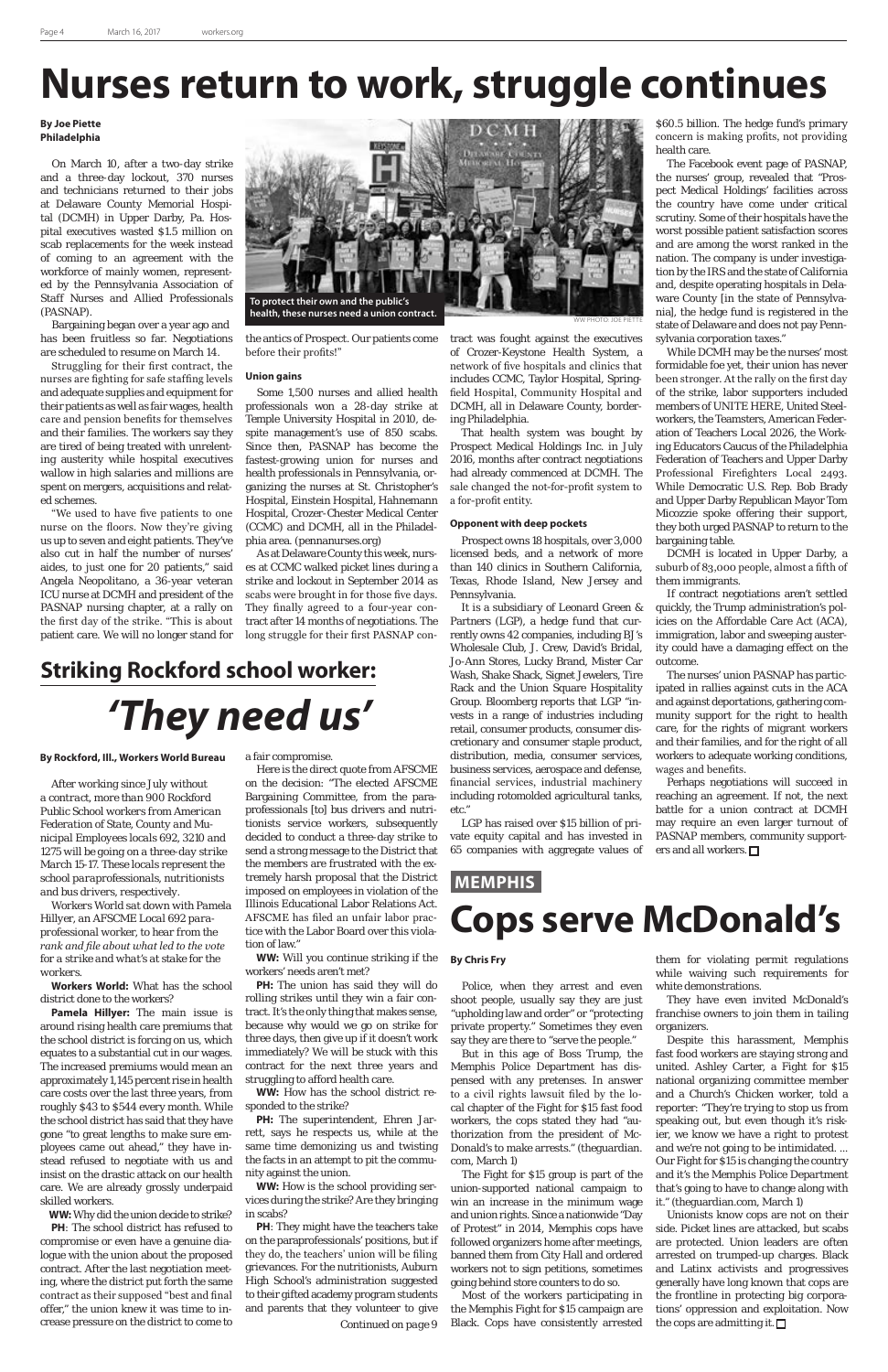# **As prison profits soar ICE terrorizes migrants**

### **Protest demands freedom for farmworker**

Group, operate for-profit prisons and immigration detention centers in many states and for the federal government.

Between October 2015 and September 2016, more than 350,000 undocumented immigrants were detained — a number that will dramatically rise under Trump's crackdown.

As the Times writes, "The worse the news for immigrants and their lawyers, the better it has been for the two companies. When a member of the Trump administration issues a memo or executive order, gives a speech or tweets about the crackdown on immigrants, shares of the two companies rise: Since the election, CoreCivic's stock price has climbed 120 percent, and Geo's has gained 80 percent."

Under the Barack Obama administration, the massive deportations carried out were handled differently than under Trump. President Obama stated on Aug. 18, 2016, that his administration would be phasing out for-profit prisons in the federal Bureau of Prisons. The companies' stock shares plummeted.

The Obama administration ordered Immigration and Customs Enforcement to carry out a "catch and release" policy. Undocumented workers caught were to be released if they were awaiting deportation status and were not so-called "hardened criminals."

Trump, through the actions of white supremacist Attorney General Jeff Sessions, has changed that policy. Now no matter their status in the system, all undocumented workers will be held. These workers need a place to be held before deportation, hence the recent boom in the prison-industrial complex.

NBC News reports, "The Federal Bureau of Prisons' ... relationship with privately run lockups hinges on the housing of immigrants. Almost all of the 21,405 people currently serving time ... have been designated as 'criminal aliens' non-citizens who will likely be deported after they serve their sentences, according to bureau statistics." (March 5)

The working-class and revolutionary movements in the U.S. and around the world must take up the issue of forced migration in a major way. Now is the time to come to the defense of migrants.  $\Box$ 

For several years now, article after article and advocate after advocate have all documented the horrid conditions of these prisons. Children are held with their parents. The prisons can be ice cold and the food is often rancid. Many a heroic prisoner has gone on a hunger strike to protest these conditions. All these conditions will intensify under the Trump administration. It is no wonder, therefore, that one sector of migrants is fleeing the U.S. in record numbers. Homeland Security Secretary John Kelly had to admit that Trump's policies were creating such a fearful climate that more Muslims in the U.S. were seeking refuge in Canada than ever before. Video has been released in which migrants are trekking to small wooded areas in upstate New York to cross over into Canada "illegally." According to various news sources, Canadian law cites that people who try to make a refugee claim are turned away in Canada if they enter the country "legally." However, if a migrant enters "illegally" — or better said, irregularly — Canadian law allows people to claim refugee status. More than 2,000 people have done that since the Trump election, many of them with legal status in the U.S. This demonstrates the fear, even with documents.

### **Conditions for migrants to worsen**

The bourgeois, pro-business entity, global risk analyst Verisk Maplecroft recently released a report titled "Human Rights Outlook 2017." (The Guardian, March 10) The report declares that Trump's hardening immi-

gration policy will increase the risk of modern slavery and labor abuses. It will force "criminal networks to use more costly and potentially more dangerous trafficking routes by air and sea."

The Guardian wrote: "Saket Soni, executive director of ... National Guestworkers Alliance, said the Trump administration's new regulations will only exacerbate existing problems and proves that the U.S. government is 'part of the problem.'

"'Trump's policies are a gift to human traffickers,' said Soni. 'We know firsthand what Verisk Maplecroft's report confirms: criminalising immigrants makes them more vulnerable to forced labour, human trafficking, and modern-day slavery. Trump's mass criminalisation will drive immigrants further into the shadows, where increasing numbers of them will face forced labour conditions.'"

Every day the issue of migration across the world becomes more and more a major humanitarian crisis.

Despite the Trump/Bannon/ICE terror policies, this will not stop forced migration. Until the foreign and economic policies of U.S. imperialism are overturned, workers will be forced to leave their homelands in order to survive, in order to live.

The Los Angeles Times reported on March 9 that in 2016 "border agents saw an unprecedented spike in long-distance migrants making the journey from countries as far as Haiti, India, Bangladesh and parts of Africa. About 15,000 migrants from outside Latin America crossed through Baja California last year, nearly five times as many as in 2015."

### *Continued from page 1*

### **By Gene Clancy Rochester, N.Y.**

On March 9, nearly 200 people braved the aftermath of a violent windstorm to demand freedom and justice for José Coyote Pérez, an immigrant farmworker in the Rochester area. The rally was supported by a number of community groups, including Workers World Party.

Two weeks ago Pérez — a dairy worker, community leader and father of four was detained by U.S. Immigration and Customs Enforcement, despite his case being closed in September of last year.

Pérez has advocated for immigrant rights and has also been active in the Fight for \$15 movement and numerous other issues. Shortly before his arrest, he courageously spoke out at City Hall demanding that the city of Rochester strengthen its status as a sanctuary city.

Pérez spoke to the demonstrators via a telephone hook-up with the ICE detention center in Batavia, N.Y. He related how immigration officials treacherously asked him to come and consult with his caseworker, and then arrested him with no warning.

His spouse Dolores, a community leader in her own right, also spoke to the gathering, which received many honks of support from passing cars. She is scheduled for a hearing at the detention center in Batavia on March 15, and she and her supporters are fearful that ICE could seize this occasion to arrest her as well.



WW PHOTO: LYDIA BAYONETA **WW reporter Gene Clancy at rally supporting José Pérez.**

Support rallies are planned at the detention center to defend her and all the unjustly detained immigrants.

Ever since the inauguration of Donald Trump, ICE has behaved in an especially sweeping and brutal manner. This has been true in the upstate New York region, which strongly depends on migrant labor for its vast dairy farms, fruit orchards and vineyards.

The rally in Rochester concluded with a militant march from the site of the demonstration to a nearby office of the U.S. Border Patrol.





WW PHOTO: ANNE PRUDEN

**Hundreds of supporters accompanied immigrant activist Ravi Ragbir to New York ICE office on March 9, preventing him from being deported.**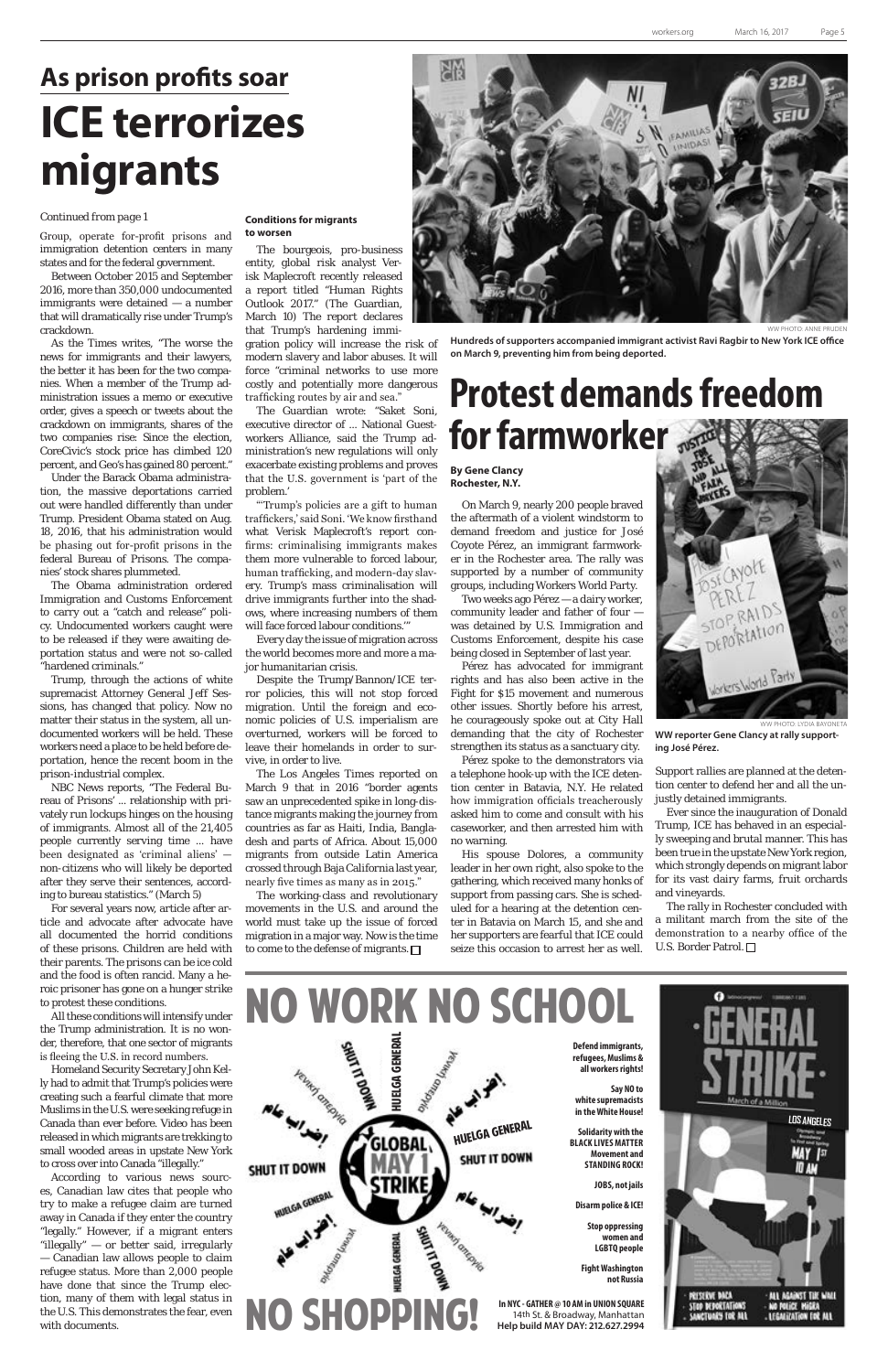# International Women's Day WOMEN WORKERS RISING



Calls for a Women's Strike ignited International Women's Day in the U.S. on March 8. Organizers were following up on the massive Jan. 21 women's protests, held on all seven continents, against the inauguration of the extreme-far-right Donald Trump administration.

According to womenstrikeus.org, 50 U.S. actions on March 8 were part of a "new international feminist movement" to specifically defend "women who have been marginalized and silenced by decades of neoliberalism directed towards working women, women of color, Native women, disabled women, immigrant women, Muslim women, lesbian, queer and trans women." They condemned not only the Trump administration's woman-hating policies but also the U.S. "decades-long economic inequality, racial and sexual violence, and imperial wars abroad."

Also organizing for March 8 were U.S. sponsors of the Jan. 21 Women's March on Washington, mobilized as "A Day Without a Woman," to recognize "the enormous value that women of all backgrounds add to our socio-economic system — while receiving lower wages and experiencing greater inequities, vulnerability to discrimination, sexual harassment, and job insecurity." (womensmarch.com/womensday)

One Billion Rising, a campaign to end the exploitation of women, joined with labor organizations in a strong show of force at a demonstration at the Department of Labor in Washington, D.C., under the banner "Women Workers Rising." The protest was announced in solidarity with women marching around the world. Highlighted was the fight to end sexual harassment and violence against women workers "every day at workplaces across the country,

in every occupation and industry." (womenworkersrising on Facebook)

The One Billion coalition included the African American Policy Forum, the American Federation of Teachers, Family Values @ Work, International Labor Rights Forum, Jobs with Justice, National Domestic Workers Alliance, National Nurses United, National Organization for Women and the Restaurant Opportunities Centers United. Also present were OUR Walmart members from Alabama, Louisiana, Mississippi, South Carolina, North Carolina, Missouri, Pennsylvania, Minnesota, Colorado and California.

Schools in both Alexandria, Va., and Chapel Hill-Carrboro, N.C., were closed on March 8 because of expected large staff absences due to the strike. In Ithaca, N.Y., organizers from the Women Strike and Decarcerate Tompkins County came together in a March for Incarcerated Women and Their Families. Under the slogan #SayHerName, they reached out to supporters: "We ask you to bring your body for the women who cannot; to remember our sisters who are behind bars."

This March 8 was not a day of polite lip-service and compliments to women. Instead it was "feminism of the 99%" with walk-outs and stay-homes from workplaces; rallies, protests and marches; workshops on how to organize at work, the history of women's labor, how to leaflet your neighborhood; dance, music and theater performances; and a cry of "Resist, resist, resist!" ringing throughout the day.

But most significant was the call for women to strike, issued at a mass level of organizing and appeal. This class-conscious rallying cry connected women's struggle for liberation with workers' power to withhold labor as a weapon against capitalism. The call "Women Strike!" re-





**Philly IWD march advances in solidarity.** WE ALL A SERVICE ON A WARD WANTED SEPTETTE

connected International Women's Day to its revolutionary socialist origins and promoted the hope that a new movement for women's liberation is emerging, rooted in class struggle. Plans are already underway for participation in the May 1 Global Strike.

In **New York City**, the International Working Women's Day Coalition held an intergenerational, multiracial "Women Rise and Organize!" roundtable discussion on March 11. The meeting was dedicated to the fighting spirit of people's lawyer Lynne Stewart, who died on March 7. In keeping with the coalition's perspective that "every issue is a woman's issue," panelists from various groups discussed a wide array of struggles, including reproductive justice and health care; immigrant rights; public education; students with disabilities and the right to accessible, public transportation; affordable housing; war and occupation; Indigenous sovereignty; political prisoners; violence against women; Haiti; the right to organize; Black and trans lives matter; and more.

Each issue was discussed within the framework of organizing goals and of challenges faced and lessons learned from organizing experiences. When the coalition meets again in early April, among various activities to be discussed will be support for the Global May Day Strike.

### **— Monica Moorehead**

Hundreds of protesters gathered in early evening on March 8 at Logan Square in **Philadelphia**, then took to Center City streets to protest economic and political inequality as part of the global call for a "Day Without a Woman." Earlier that day, city teachers had picketed before classes, with about 930 of them staying out of work and using the day to lobby the City Council on educational issues. Many joined the evening protest.

As the march advanced, often against city traffic, signs and chants called for

the inclusion of Black, Brown, immigrant, LGBTQ+ and Muslim concerns. Speakers demanded solidarity with sex workers as well as low-wage workers fighting for the right to unionize. Others voiced outrage over the recent increased murders of women of color and transgender people. The march ended at Thomas Paine Plaza with an outdoor speak-out.

### **— Betsey Piette**

Close to 400 people took to the streets in Baltimore to protest on International Women's Day. Called by the newly formed Women's Fightback Network, the march attracted a diverse crowd of mostly young Black, Latinx and white women, though older activists also joined. The 77-yearold Rev. Annie Chambers, a veteran housing organizer, boldly led from her electric wheelchair despite continuous harassment from police, who threatened to arrest protesters en masse at several points.

Stopping at the women's jail, protesters demanded an end to mass incarceration, and then marched to the Douglass Homes public housing development for a speakout on how women are exploited in public housing. Then the Women's Fightback Network marched to the police station, past City Hall, and ended their event at McKeldin Square.

Along with major issues facing women, including trans women, LGBTQ+ and gender-nonconforming women, the event addressed Immigration and Customs Enforcement violence against immigrant communities. Many chants and speeches were called out in Spanish.

The WFN asked marchers to pledge

support for anyone targeted by their boss, ICE or cops for participating in protests and strikes. The group's next step is to organize for the Global May Day Strike.

### **— Sharon Black**

Along with several marches throughout **Chicago** on March 8, more than 300 women and supporters rallied at the offic-

Some participants in New York **Some participants in New York** Server and the south of the south of the south of the south of the south of the south of the south of the south of the south of the south of the south of the so IWD discussion, March 11. NO th a



**Rally in solidarity with global women's struggles at Chicago Teachers Union.**

WW PHOTO: GLORIA RUBAC

**Socialists in Houston, including Sabrina Smith and Nikki Luellen, FRSO members.**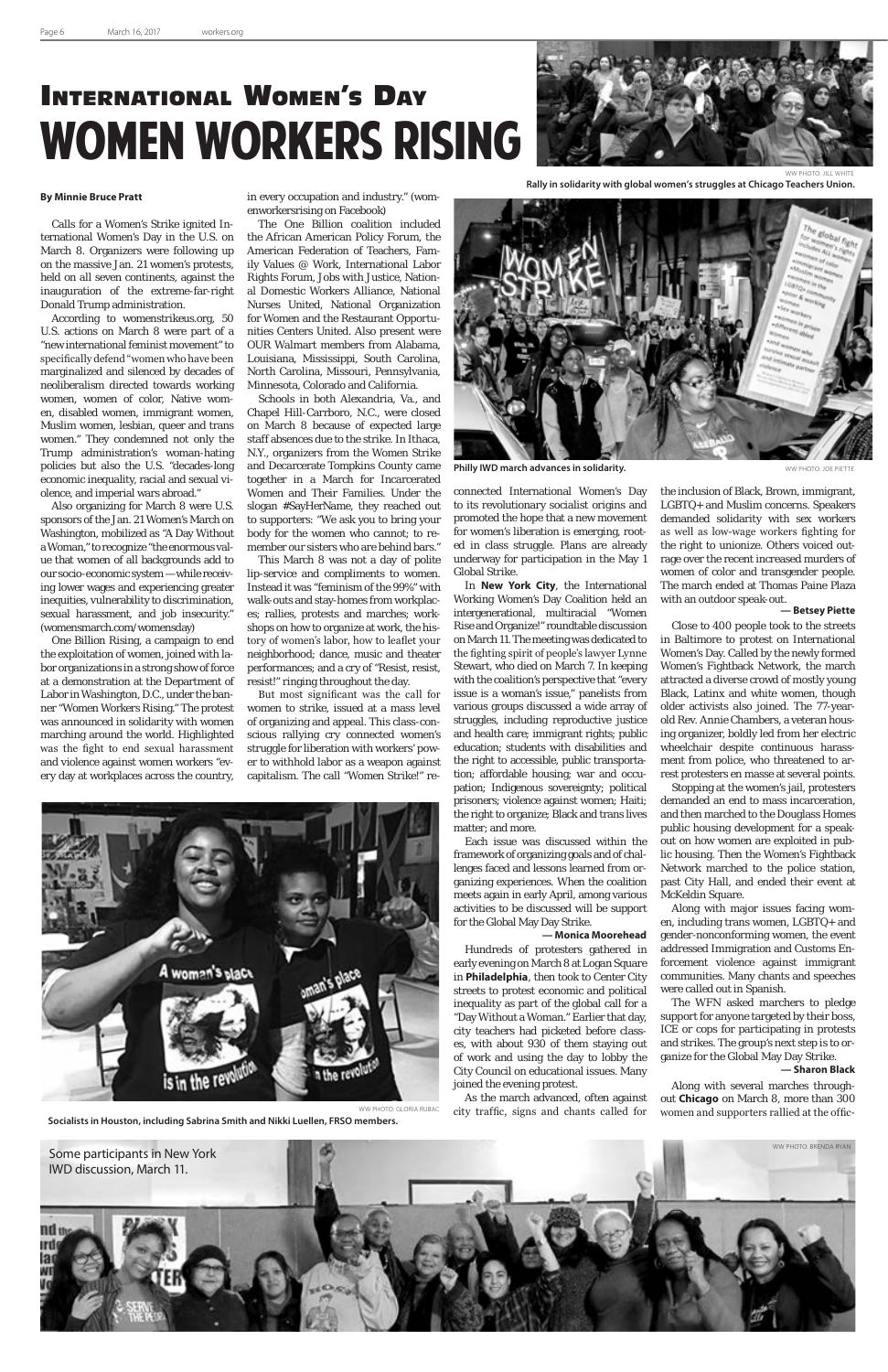### Ida B. Wells ANTI-LYNCHING CRUSADER

### **By Abayomi Azikiwe Editor, Pan-African News Wire**

The many references by African-American women intellectuals and activists to educational achievement, economic self-reliance, sobriety and religious adherence suggest that Western bourgeois values influenced their thinking and organizational approaches. However, the social conditions created by Reconstruction's failure must be considered.

The profit-driven system of institutional racism and national oppression required super-exploitation of African people. They were systematically denied access to education, adequate wages, quality housing and job opportunities. The criminalization of their communities by law enforcement represented key aspects of the repressive mechanism which served capitalism.

Knowing that the federal government and corporations would likely not provide assistance to alleviate workers' and farmers' social conditions, African Americans were compelled to create their own institutions to foster social reproduction and ensure survival. Consequently, during this period, there was strong emphasis on self-improvement through education, personal discipline and the adoption of perceived societal norms.

Ida B. Wells was born in Holly Springs, Miss., in 1862 as an enslaved African child. Her parents instilled in her a sense of pride and yearning for education. They died in the late 1870s during a yellow fever epidemic. Wells then moved to Memphis to live with relatives and became a teacher in the Shelby County school system.

After being physically ejected from a segregated train in Woodstock, Tenn., because she refused to move out of her seat, Wells filed a lawsuit in 1884 against the Chesapeake, Ohio Railroad Co. for discrimination. She won a judgment in the lower courts, but the company appealed to the Tennessee Supreme Court, which overturned her winning settlement.

Wells became well-known as a teacher and newspaper editor. She was eventually fired by school system officials after she criticized the inferior education provided to African-American students.

Wells protested the racist lynching of three African-American men, her friends, Thomas Moss, Will Stewart and Calvin McDowell, in Memphis on March 9, 1892. They were only guilty of defending themselves against a lawless, white racist mob which attacked them in their grocery store. She wrote a series of editorials in her newspaper, Free Speech and Headlight, denouncing racist lynchings. Subsequently, there was a boycott of street car services and white-owned businesses, followed by a mass exodus of Black people from Memphis to Oklahoma.

Writings by Wells exposed the fallacy of the racist myths that Black men were a threat to white women. When one of her newspaper's editorials noted that some white women sought social relations with African-American men, racists threatened Wells, destroyed her Memphis office and drove her out of the city.

After moving to Chicago, Wells opposed the terms under which the 1893 World's Columbian Exposition, also known as the Chicago World's Fair, was being held to celebrate the 400 years since colonizer Christopher Columbus arrived on this continent. African-American organizations, churches and newspapers called for a boycott of the fair. The community demanded positions on the whites-only board of directors and planning committees that designed the project and space for exhibits. Ruling-class forces rejected these legitimate requests. Eventually, some concessions were made, although many African Americans remained dissatisfied and refused to attend.

### **'The Reason Why'**

Prior to the exposition's opening, Wells initiated, contributed to, edited and published a pamphlet attacking the event; it contained sections written by Frederick Douglass, Ferdinand L. Barnett and I. Garland Penn. It was entitled "The Reason Why the 'Colored' American Is Not in the World's Columbian Exposition — the Afro-American's Contribution to Columbian Literature."

Wells noted, "The 'colored' people of this great Republic number eight millions — more than one-tenth the whole population of the United States. They [landed] … at Jamestown, Virginia, in 1619 in a slave ship, before the Puritans, who landed at Plymouth in 1620. They have contributed a large share to American prosperity and civilization. The labor of one-half of this country has always been, and is still being, done through them. The first credit this country had in its trade with foreign nations was created by productions resulting from their labor. The wealth created by their industry has made it possible for them to make the most of their progress in education, art, science, industry and invention."

Wells added, "Those visiting the World's Columbian Exposition who know these facts … will ask: Why are not the 'colored' people, who constitute so large an element of the American population, and who have contributed so much to American greatness, more visibly present and better represented in this World's Exposition?"

The pamphlet documented proof of the exclusion, exploitation and repression of African-American people. Wells did not speak at the World's Fair; however, her voice was heard loudly and clearly through the document.



WW PHOTO: DAMON MITCHELL **Housing activist Annie Chambers leads Baltimore march from her wheelchair.**

Highlighting the dangerous situation facing African-American people, Wells recounted extrajudicial mob killings. Chapter 4 entitled "Lynch Law" reported, "A lynching equally as cold-blooded took place in Memphis, Tennessee, March, 1892. Three young 'colored' men in an altercation at their place of business fired on white men in self-defense. They were imprisoned for three days, then taken out by the mob and horribly shot to death. Thomas Moss, Will Stewart and Calvin McDowell were energetic businessmen.

... Their [grocery] business had prospered and that of a rival white grocer named Barrett had declined."

Wells recounted, "Barrett led the attack on their grocery which resulted in the wounding of three white men. For this cause were three innocent men barbarously lynched, and their families left without protectors. … They were the officers of the company which conducted the grocery. … [A]ll three were men of splendid reputation for honesty, integrity and sobriety. But their murderers, though well-known, have never been counted, were not even troubled with a preliminary examination."

Although he submitted an article to "The Reason Why," Douglass attended the exposition and delivered an address. Concerning the Exposition's aspects which focused on African people's affairs, some administrative control was relinquished. Douglass, the formerly enslaved, self-emancipated African turned abolitionist and propagandist, was named administrator for "Colored" American Day. Christopher Robert Reed, of Roosevelt University, wrote in 1999, "Ida B. Wells stayed away from the celebration but retroactively reversed her assessment … and [sought] out Douglass at the Haitian Pavilion." There, they handed out copies of "The Reason Why." Wells traveled around the U.S. and abroad as a leader of the anti-lynching crusade. She continued to write, speak out and organize against racism and injustice for the rest of her life. Also a fighter for women's rights, Wells established an African-American women's suffrage organization. Ida B. Wells Barnett married Ferdinand Barnett in 1895, and they had four children. This internationally renowned "crusader for justice" died in 1931.



### Lynne Stewart People**'**s lawyer, freedom fighter. ¡presente!

### **By Mumia Abu-Jamal**

Lynne Stewart, after 78 winters in America, has died after battling for years against breast cancer.

But that was just some of her battles, and like most of us, she won some and lost some. But she never stopped fighting!

For decades, she and her husband Ralph fought for New York's political activists and revolutionaries, like the Black Panthers and the Young Lords, a Puerto Rican socialist collective. But mostly, they fought for the freedom of the poor and dispossessed of New York's Black and Brown ghettos.

She — they — fought often and fought

well in the city's courts.

Her husband Ralph was a stalwart of the Black Panther Party and her most committed defender.

When Lynne was targeted by the U.S. Justice Department, and she was tried and convicted for putting out a press release for her client, the blind Egyptian Sheikh Omar Abdul Rahman, Ralph stood in the hot Washington, D.C., sun, with a sign in front of the White House, demanding his wife's release.

Her defense of her client was in the best tradition of criminal defense lawyers, and she received significant support from a broad swath of the bar — from lawyers, yes; judges, no.



Initially sentenced to 28 months, the Second Circuit sent her case back for resentencing — and she got 10 years!

Her support only grew.

The late activist lawyer Bill Kunstler once opined that defense lawyers should be officers of their clients, instead of officers of the court.

Lynne Stewart was an officer of her clients; a People's Lawyer, beloved and respected.

May she ever be so.  $\Box$ 

### *From a Prison Radio broadcast of March 9.*

es of the Chicago Teachers Union. Led by a coalition of union, community and political activists, the speakers were predominantly women of color. The program was chaired by Christel Williams, of the CTU, representing the movement to create true sanctuary in Chicago Public Schools, protecting all children and families from ICE deportations and from the school-to-prison pipeline.

Williams is one of hundreds of clerks threatened with layoff from their important service to parents, children and staff. The clerks are predominantly single women of color from the communities; they are also graduates of CPS schools and parents of children attending CPS schools. Other union struggles addressed were those of day care and transit workers and of recently organized charter school teachers, who are preparing to strike in the coming week.

Co-chairing the meeting was Adriana Alvarez, a McDonald's worker from Fight for \$15. A woman from Black Youth Project 100 highlighted the struggles of Black, queer, trans and gender-nonconforming people against recent violence and murder. There were performances by several groups, including a spoken-word piece titled "Pussy Grabs Back."

International connections were made by Rasmea Odeh, the Palestinian leader of Arab American Action Network, who spoke on the U.S. government's case against her as an example of political repression. Nerissa Allegretti, from GABRI-ELA USA, talked of the growing movement for solidarity and justice for women around the world.

### **— Jill White**

In **Houston** the IWD celebration, organized by Freedom Road Socialist Organization, educated and motivated activists and students as well as some new to the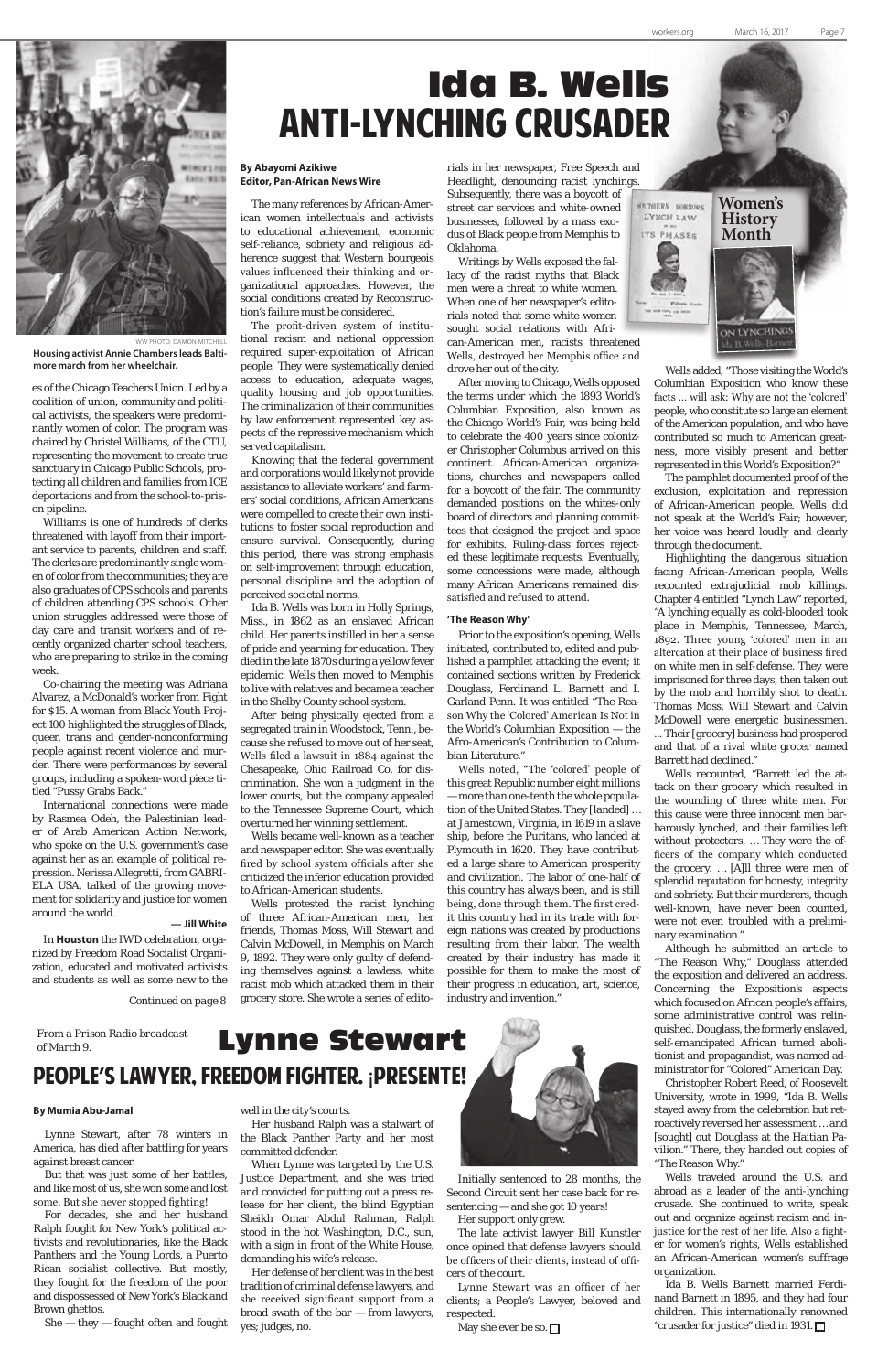### **Behind the murder of Berta Cáceres**

### **By Chris Fry**

Honduran Indigenous leader and environmental activist Berta Cáceres was shot to death a year ago at her home in a gated community, supposedly under Honduran government protection.

An investigation by the British newspaper The Guardian revealed Feb. 28 that the death of Cáceres, winner of the prestigious Goldman Environmental Prize in 2015, was "an extrajudicial killing planned by military intelligence specialists linked to the country's U.S.-trained special forces."

Cáceres' murder caused such an outcry within Honduras and internationally that the Honduran government was forced to put eight men on trial for her murder. The Guardian's investigation revealed that among the accused were:

Major Mariano Díaz, chief of Honduran army intelligence at the time of the murder, on track to be promoted to lieutenant colonel. He attended cadet leadership courses at Ft. Benning, Ga., in 1997, and a counterterrorism course at the Inter-American Air Forces Academy at Lackland AFB, Texas, in 2005.

Sgt. Henry Javier Hernández, a former



Honduran military special forces sniper. Sergio Rodríguez, a manager for the internationally funded Agua Zarca hydroelectric dam, which Cáceres had opposed. This dam project is funded by Desarrollos Energéticos SA (Desa), a corporation headed by Roberto David Castillo Mejía, a former military intelligence officer.

Retired Lt. Douglas Giovanny Bustillo, who joined the military on the same day as Díaz and had been in constant contact with him. Bustillo attended logistics and artillery courses at the School of the Americas at Ft. Benning, which trained hundreds of Latin American officers

The Trump regime has made its position quite clear. Homeland Security Chief John Kelly has proposed tearing Honduran and other Central American refugee children from their mother's arms if they somehow manage to reach the U.S. border, fleeing death squads. (washingtonpost.com, March 7) □

### **INTERNATIONAL WOMEN'S DAY WOMEN WORKERS RISING**

who later committed human rights abuses. Bustillo was also head of Desa corporate security between 2013 and 2015.

Berta Cáceres had reported 33 death threats linked to her campaign against the Desa dam, including many from Desa management. A former Honduran

soldier reported that Cáceres was on a hit list that was passed on to U.S.-trained military units.

Because of these threats, the Honduran government set up a guard station at the gate of Cáceres' home, but it was left empty on the night of the murder.

A legal source told the Guardian reporter: "The murder of Berta Cáceres has all the characteristics of a well-planned operation designed by military intelligence, where it is absolutely normal to contract civilians as assassins. It is inconceivable that someone with her high profile, whose campaign had made her a problem for the state, could be murdered

without at least implicit authorization of military high command."

In 2009, the Honduran military overthrew the elected government in Honduras, with Washington's tacit support. The U.S. State Department, at the time headed by Hillary Clinton, violated Organization of American States rules by doing nothing to oppose the military junta.

Since then, military death squads have roamed the country, murdering tens of thousands, particularly Indigenous people, at the behest of mining companies who need dams to power their operations. The U.S. government has proclaimed its opposition to these murders, but has not stopped sending funds to the Honduran military, amounting to \$18 million a year.

struggle. Kinsey Tamsin, a trans woman and FRSO activist, spoke about daily obstacles trans people face. She praised socialist Cuba for the tremendous progress made through CENESEX, the Cuban National Center for Sex Education, on LGBTQ+ rights, including free sex-affirmation operations for trans people. Tamsin also praised Workers World Party member Leslie Feinberg as a trailblazer for trans liberation.



**PHOTOS: SUNSHINE VELASCO IMAGES** 

Nikki Luellen, who works against police brutality, spoke eloquently about the horror that continues after people are murdered by the police. She cited the struggle of the spouse of Alva Braziel, who was shot and killed by Houston cops in the summer of 2016. Not a single cop has been charged, and the family is still fighting for justice. Luellen, a FRSO member and Texas Southern University student, works with Black Movement Media.

Speaking about several revolutionary women, Sabrina Smith, also with FRSO, focused on Yuri Kochiyama, a U.S. citizen who survived the U.S. internment of Japanese people in camps during World War II. Kochiyama became a strong advocate for Black, Latinx, Native American and Asian-American liberation. Her friend, Malcolm X, died in her arms at the Audubon Ballroom in 1965.

Gloria Rubac, speaking for Workers World Party, gave a history of International Women's Day and its socialist origins. She explained that the material basis for women's oppression was the beginning of class society, and how that oppression will only end when the capitalist ruling class is replaced by a socialist revolution.

Rubac's talk focused on five women.

Emma Tenayuca, a San Antonio labor union organizer, was also a Communist Party member in the 1930s and 1940s. Marsha P. Johnson and Sylvia Rivera, an A frican-American trans woman and a Latinx trans woman, respectively, fought



**Washington, D.C., March 14, 2016**

back against New York City cops in the 1969 Stonewall Rebellion. Assata Shakur, a Black Liberation Army member, was framed on murder charges, imprisoned and escaped to liberation in Cuba. Leslie Feinberg, a friend and comrade of Rubac, wrote the first Marxist analysis of trans liberation. Feinberg's writings, read worldwide, include "Rainbow Solidarity with Cuba," "Transgender Warriors: Making History from Joan of Arc to RuPaul" and "Stone Butch Blues."

FRSO leader Fabien Sneevliet updated

the struggle of Rasmea Odeh, the Palestinian activist and former political prisoner in Israel facing a new U.S. trial for "immigration irregularities." Odeh's sentence was vacated, and experts will be

### *Continued from page 7*

PHOTO: PANOS PHOTOGRAPHY



**San Francisco says "Gender Strike!"**

allowed to testify on the role of torture in relation to her conviction.

During the discussion, Janie Torres spoke about her brother, Jose Campos Torres, who was murdered by Houston cops 40 years ago. She and her family are organizing the Second Annual Joe Campos Torres Solidarity Walk for Future Generations on the anniversary of his death in May. Torres invited Braziel's spouse and her family to participate.

**— Joanne Gavin**

Several thousand women and support-

ers rallied and marched in San Francisco and Oakland, Calif., on International Women's Day. The demonstration, titled "Gender Strike, Bay Area," started at Chelsea Manning Plaza with a rally and then marched to the ICE Detention Center in downtown San Francisco. A strong chant was "No borders, no nations, no deportations."

Later that night, another large rally gathered at Oscar Grant Plaza in Oakland. Organized by the Oakland Women's Strike Organizing Collective, protesters marched to Sheriff Gregory Ahern's office to denounce him. Ahern has announced he will continue to cooperate with ICE.

On March 11, a multinational rally and march of hundreds in San Francisco was led by GABRIELA SF, with the theme "Rise Against Fear, Resist Attacks on Our Communities and Unite for Self-Determination."

**— Terri Kay**

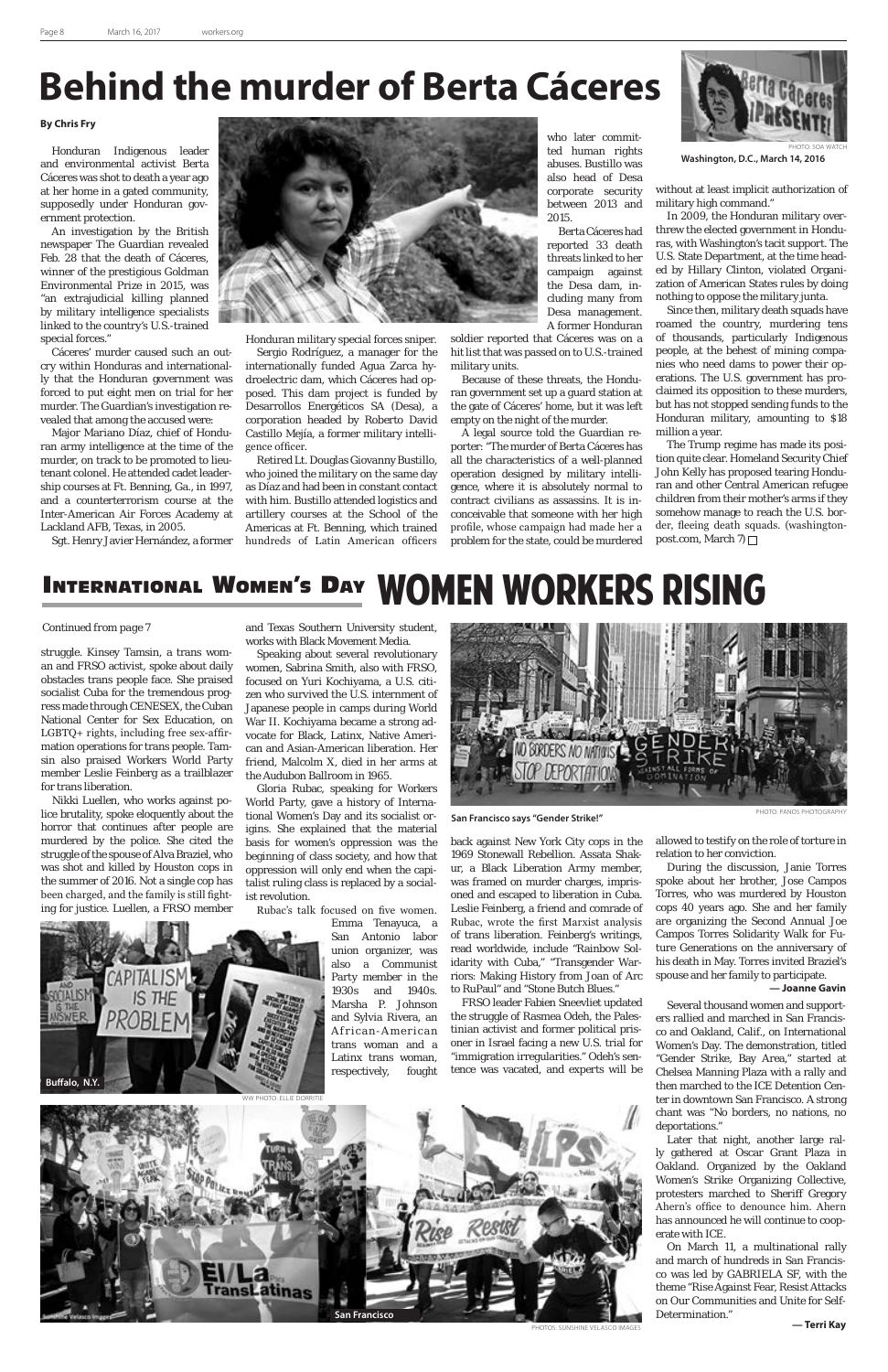# **U.S. escalates aggression in Syria**

# **New York guv to import Israeli repression**

### **By Ava Lipatti**

The Syrian "civil war" has entered its seventh year. While the Syrian Arab Army and its allies have successfully retaken the cities of Aleppo and Palmyra from the Islamic State (IS) group, the proxy groups that have backing from U.S., NATO and Gulf Cooperation Council forces continue their bloody offensive against the Syrian government.

"Rebel" groups continue to rebrand and regroup into various coalitions. All these groups aim to destroy Syria, which is why the U.S. and NATO powers as well as their allies Saudi Arabia, Turkey, Qatar and Israel have at times armed or financed them or given them other aid.

The Syrian Army, with the support of Hezbollah, Iran, Iraq and Russia, leads the charge against these forces.

The Kurdish-led Syrian Democratic Forces (SDF), including the Democratic Union Party (PYD) and their fighting arm, the People's Protection Units (YPG), have carved out an autonomous region in northeast Syria. The YPG's primary fight is against IS, especially in the city of Raqqa. They have coordinated at times with the Syrian Army in this effort, but they also have had a working relation with U.S. forces, which have contradictory interests opposed to the Syrian Army.

#### **U.S. war crimes uncovered**

Meanwhile, U.S. war crimes in Syria have recently surfaced. The U.S. government has admitted to using depleted uranium (DU) weapons in Syria in November 2015, despite promising in March 2015 that they would not use DU in Iraq or Syria. As Foreign Policy magazine reported: "U.S. Central Command (CENT-COM) spokesman Maj. Josh Jacques told Airwars and Foreign Policy that 5,265 armor-piercing 30 mm rounds containing depleted uranium (DU) were shot from Air Force A-10 fixed-wing aircraft on Nov. 16 and Nov. 22, 2015, destroying about 350 vehicles in the country's eastern desert."

The U.S. used large amounts of DU weapons in Iraq in 1991, in Yugoslavia in 1999 and again in Iraq in 2003, mainly against tanks, as DU shells penetrate armor. Iraqi scientists found an increased incidence of cancer, birth defects and other health problems in regions where there had been heavy use of DU weapons.

### **Desperate, U.S. escalates conflict**

As the Syrian Army continues its offensive against reactionary sectarian forces, some U.S.-backed, the U.S. deployed an estimated 400 Marines and Rangers to Manbij, Syria. (Reuters, March 9) A U.S. Air Force official stated that the purpose of the deployment is to aid the Kurdish-led SDF in the fight to retake Raqqa from IS.

The next day, 2,500 U.S. paratroopers were to be deployed to Kuwait to prepare for missions in Mosul, Iraq, in addition to Raqqa. (Army Times, March 9)

While the stated reason for this increased military presence is to fight IS, the U.S.'s track record of focusing its efforts against the Syrian government indicates that this is unlikely. In reality, the U.S. has already begun to build military bases in Kurdish-held northeast Syria. Washington's temporary support for Syrian Kurds gives the U.S. an opportunity to gain a foothold in northern Syria.

However, this strategy may prove dangerous. Ethnic Kurds, who primarily inhabit Syria, Turkey, Iraq and Iran, are an oppressed nationality in Turkey. Turkey's Erdogan regime, which has been a

military ally of the U.S. and NATO, opposes any independent role for Kurds, in Syria as well as in Turkey, and has denounced the YPG as a terrorist organization. Thus, U.S. support for Kurdish forces in Syria may undermine its relationship with an Erdogan-led Turkey.

Given its need to reduce antagonism with the Turkish regime, it remains unclear the extent to which Washington will temporarily support the Kurdish SDF in order to gain a foothold in the north of Syria.

### **Hands off Syria!**

As history has proven time and time again, U.S. boots on the ground bring about nothing but death and destruction. Only the Syrian Army and their allies are capable of driving out the IS and other sectarian reactionary forces.

The Trump administration, rather than being "isolationist," has pushed the war on Syria even further and has announced it will give the U.S. generals the authority to take military measures in Syria without needing affirmation from the president.

> Ultimately, the only path to peace for countries like Syria is to drive out the imperialist powers and their proxy forces. It is the job for revolutionary socialists in the United States to oppose our own ruling class at home and demand, "Hands off Syria!"

**For more information on DU, see the video by Sue Harris, "Poison DUst," at tinyurl.com/zo2yfkv.**

#### **By Joe Catron**

New York Gov. Andrew Cuomo made a 15-hour visit to Israel on March 5-6, pledging to forge stronger ties between Tel Aviv and his government.

Before ths trip, Cuomo tried to justify the flight as responding to a wave of anti-Semitism within the United States, but he reportedly told Israeli officials that he also hoped to bolster the flagging support for their occupying state within his Democratic Party.

After Cuomo's return, Dani Dayan, Israel's consul general in New York and a former West Bank settler leader who had accompanied the governor, told WNYC's Brian Lehrer Show that Cuomo "said that the Democratic Party was traditionally the most pro-Israeli of the two [U.S.] American parties and he doesn't understand why in the fringes of the Democratic Party there is a different attitude towards Israel."

> **PH:** The district is going to realize that they need us. The schools can't properly function without us — whether we're driving the buses, serving the food or taking care of students with special needs. They can try to continue to refuse any discussion, but eventually they are going to be pressured into a compromise, because we're necessary to ensure a safe, positive learning environment.

Dayan added, "You cannot unfortunately miss the fact that in the fringe left of the Democratic Party there are some elements that are blatantly anti-Israel, some even support BDS [Boycott, Divestment and Sanctions]." (mondoweiss.net)

The party establishment, which mobilized behind Hillary Clinton's disastrous campaign last year and shows early signs of favoring Cuomo as a presidential contender in 2020, has typically competed with Republican leaders to express the most enthusiasm for Israel's massacres, displacement and other crimes against Palestinians.

Before her defeat, Clinton promised the American Israel Public Affairs Committee "to take the U.S./Israel alliance to the next level." (time.com)

But public opinion polls show that Democratic voters' disgust with their party's unwavering support for Israeli atrocities is rapidly entering its mainstream.

One poll released by the Brookings Institute in December found 60 percent favoring economic sanctions and other serious responses to Israel's construction of settlements in the West Bank, a figure that had grown by 11 percent in a year.

The sentiment at his party's grass-roots may have pushed then President Barack Obama to abstain from, rather than veto, a Dec. 23 U.N. Security Council resolution condemning Israel's illegal colonization.

Fatigue with establishment Democrats' bloodlust almost certainly ranked among the factors that led millions of their voters to avoid the polls on Nov. 8, propelling Republican nominee Donald Trump to a shocking victory.

### **'Best practices'**

Cuomo also used his trip to announce the launch of a 22-member New York-Israel Commission "to strengthen economic and cultural ties" with Israel.

The body, chaired by New York Daily News and U.S. News & World Report owner Mort Zuckerman, includes a raft of Zionist leaders and business figures, as well as two union presidents: Stuart Appelbaum of the Department Store Union and Randi Weingarten of the American Federation of Teachers. Among other tasks, the commission will "connect New York and Israeli law enforcement to share best practices for counterterrorism operations." (governor.ny.gov) With increased attention to racist killings and other police abuses, Cuomo and the Democratic establishment may find the importation of Israel's methods of repression no more popular among their party's voters than their lockstep support for its crimes. In one notorious instance of sharing "best practices," Israeli intelligence operations in the West Bank inspired the New York Police Department's Demographics Unit, a far-reaching effort to surveil 28 overwhelmingly Muslim "ancestries of interest." Facing public outrage and two lawsuits, the NYPD dissolved the unit in 2014, but its "rakers" had already infiltrated mosques, student groups, bookstores and cafes, as well as political organizations like Al-Awda: The Palestine Right to Return Coalition.

Even after the unit's dissolution, Mayor Bill de Blasio continued to defend its explicit targeting of ethnic and religious minorities against legal challenges.

"It really is a full-throated defense by the de Blasio administration of the same practices that his predecessor put in place," Omar Farah, a Center for Constitutional Rights attorney, said before the two cases were finally settled last year. (theintercept.com)

#### **Israel trains U.S. cops**

Israeli occupation forces have also trained over 10,000 U.S. police officers and federal agents since 2002 on trips funded by Zionist groups like the American Jewish Committee, the Anti-Defamation League and the Jewish Institute for National Security Affairs.

Many come from departments, like

those in St. Louis County, Mo., and Baltimore, whose killings of Black people have sparked mass uprisings, as well as from notoriously racist agencies like Immigration and Customs Enforcement.

The NYPD even has an office inside the Sharon District Police Headquarters in Kfar Saba, its expenses paid by the New York City Police Foundation.

Ultimately, only popular movements, not electoral politics, can end both domestic repression and U.S. support for atrocities committed overseas.

But the growth of these movements in the Trump era may make it harder for de Blasio, Cuomo and the rest of the Democratic establishment to find traction for their racist policies, even within the narrow confines of Democratic politics.

*Catron is a member of Al-Awda New York: The Palestine Right to Return Coalition and an organizer with Samidoun: Palestinian Prisoner Solidarity Network.*

out meals for supposed college credit. They won't be able to provide transportation to the students, so they are putting it on the parents to get their children to and from school every day.

**WW:** What has been the community's response, and are there any other groups supporting you?

**PH:** Many parents are confused and upset. Thousands of students will be without transportation and won't receive the amount of care they need. A lot of confusion comes from the misleading information sent out by the school district, painting us as greedy. But we've also gotten help from youth activists, who are planning a solidarity march on March 14. They will gather at 201 7th Street at 5:15 p.m., then march to join a rally outside of the school administration building at 501 7th Street.

**WW:** How will the union win?

*The following schools, and possibly more, will have picket lines: Auburn High School, East High School, Guilford High School, Jefferson High School, West Middle School, Nashold Elementary, Rolling Green Elementary, Fairview Early Childhood Center and Summerdale Early Childhood Center. We urge all our Rockford readers to get out and show solidarity with RPS workers.*

### *Continued from page 4*

### **Striking Rockford worker: 'They need us'**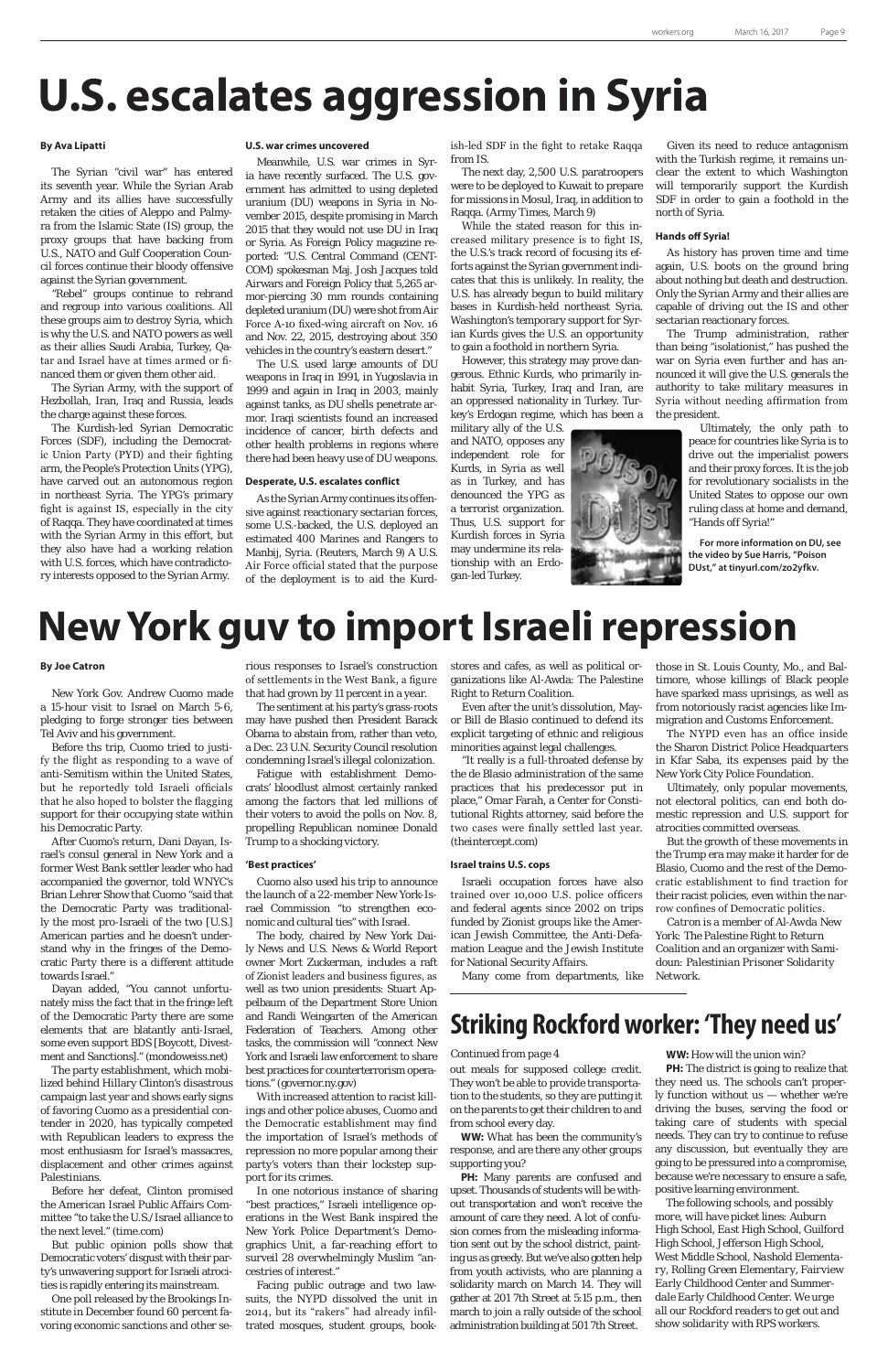# **WORKERS WORLDA** editorial

## **'No to DAPL, yes to sovereignty!'**

# **After fracking-caused earthquakes Pawnee Nation courts May Day: Struggle to try energy companies**

# **for a mass strike!**

More than a dozen calls have been issued for a general strike in the U.S. on May 1, International Workers Day. These have come from a wide range of organizations of migrant workers, women, prisoners, socialist revolutionaries and others.

Big media is sending up flares of alarm by covering May 1 as a "story." Big business itself is starting to worry, while broadcasting strategies on how to "neutralize" a rising of workers and oppressed power on May Day.

Since Trump's inauguration, there have been two national strike days involving thousands. There was the Day Without an Immigrant on Feb. 16 and the Day Without a Woman on March 8. Other local strike actions are multiplying, like the New York Taxi Workers Alliance's refusal to pick up airport passengers in a show of solidarity with protests of the anti-Muslim travel ban.

There has been some support in labor unions for workers "shutting it down." For instance, SEIU United Service Workers West, representing over 40,000 California workers, said in a statement: "It's time to stand up as a people against fascism and autocratic leadership."

A general strike, as traditionally called by organized labor unions, is a flexing of working-class power against capital and the bosses. Such a strike demonstrates powerful class consciousness that there is an "all of us" stretching far beyond a local.

Working and oppressed people right now know that Trump & Company are trying to smash the working class into pieces, to wreck our solidarity, to split us along lines of oppression. The ruling class is trying to make us fight each other instead of capitalism and imperialism.

A mass May Day strike could be not just unionized workers, but all of us being targeted — people of color, migrants and immigrants, temp and low-wage workers, unemployed and underemployed, LGBTQ+ people, prisoners, women working inside and outside the home, young people and students, people with

### disabilities who are working or want to and are denied that chance, people who are losing health care, environmental protection and so much more.

A mass strike of all workers and oppressed people would militantly and directly counter the capitalist war being waged against us through racist, anti-worker, woman-hating nationalism and imperialism.

A call by the unions for a mass or general strike would assert solidarity of organized labor with the entirety of working-class and oppressed people. Such a call should include protection for those who risk themselves and their jobs by participating in May Day actions.

On March 13, the San Francisco Labor Council "enthusiastically endorsed worker solidarity actions planned for May 1, International Workers Day … to protest the recent attacks on immigrants, health care, and the right to a voice at work." The resolution called for "NO RETAL-IATION against any worker — union or non-union" who participates in that day.

We need more of this unity as a stepping-stone to turning May 1 into a mass strike against an ever more repressive state that showers money on the super-rich while targeting workers and the oppressed. And as a stepping-stone toward socialism and workers' power!

And we need a global mass strike, because capitalism in its highly globalized form cannot be successfully fought city-by-city or region-by-region or country-by-country.

Can there be such a strike? As the great communist revolutionary Rosa Luxemburg wrote about the mass strike: "The rigid, mechanical-bureaucratic conception cannot conceive of the struggle save as the product of organization at a certain stage of its strength. On the contrary, the living, dialectical explanation makes the organization arise as a product of the struggle." (tinyurl.com/hw4wlgl)

Let us struggle, and in that struggle let us build what we need to win.

Onward to the May Day strike!  $\Box$ 

### **By Betsey Piette**

For nearly three decades prior to 2008, Oklahoma averaged only two earthquakes a year of magnitude 2.7 or higher. Then the state experienced a boom in hydraulic fracturing, or fracking. By 2014 the annual number of reported earthquakes had spiked to around 2,500.

In 2015 earthquakes in Oklahoma nearly doubled to 4,000, including 857 with a magnitude 3.0 or higher amounting to more than in the rest of the lower 48 states combined. The quakes, more than three a day, were linked to the underground disposal of wastewater, a byproduct of fracking for oil and gas.

After Oklahoma restricted the number and volume of wastewater injection wells, the number of earthquakes dropped to 2,500 in 2016. However, in September 2016 a 5.8-magnitude earthquake struck nine miles from the center of the Pawnee Nation in north-central Oklahoma. It caused extensive damage to buildings in the town of Pawnee, which has about 2,200 residents.

The Oklahoma Corporation Commission responded by shutting down 37 injection wells within a 725-square-mile radius of the epicenter. The Pawnee Nation responded March 4 by filing a lawsuit accusing 27 oil and gas companies with causing the earthquakes.

The Indigenous tribe is seeking compensation for damage to hundreds of homes and public property, including the former Pawnee Nation Indian School, a nearly 100-year-old building listed in the National Register of Historic Places. The lawsuit is also seeking punitive damages.

### **First earthquake case filed in tribal court**

While other lawsuits have been filed against the gas and oil industry for earthquake-related damage in Oklahoma, what makes this case unique is that it will be heard in the tribe's district court. The jury will be selected from 3,200 members of the Pawnee Nation.

If the oil and gas company defendants appeal the jury's decision, a five-member tribal Supreme Court gets to hear the case, and their decision will be final. The tribal court's judgment will then go to a state district court for enforcement.

There is no appeal of a tribal supreme court ruling. In 2016 the U.S. Supreme Court upheld the authority of Native American courts to judge complaints against nontribal entities. Pawnee Nation Executive Director Andrew Knife Chief said, "We are a sovereign nation and we have the rule of law here. We are using our tribal laws, our tribal processes to hold these guys accountable." (nytimes.com, March 4) Knife Chief noted that the quake left extensive cracks, bowed ceilings and sagging roofs in all of the impacted historic buildings. The tribe wants the oil and gas companies to be held accountable for the damage caused by their operations. Cummings Oil Company of Oklahoma City and Eagle Road Oil of Tulsa are among the companies cited. Both were operating wastewater injection wells less than 10 miles from the epicenter of the September quake.

### **Millions at risk from 'induced earthquakes'**

In 1957 the U.S. Army Corp of Engineers established a link between in-

creased seismic activity and injection wells after a Colorado 5.5-magnitude earthquake was attributed to the U.S. Army's disposal of toxic fluids into a 12,000-foot well.

Yet 60 years later, the wastewater from fracking continues to be pumped into salty aquifers, deemed unsuitable sources of drinking water. The fluid pressure from pumping massive volumes of wastewater into these aquifers gets transmitted into underground rock formations, where it acts to lubricate ancient faults, causing them to shift over time. (arstechnica.com, Dec. 20)

As of 2011, there were over 800,000 underground injection wells across the U.S., with over 30,000 strictly authorized for disposing of wastewater from oil and gas operations. With the rapid expansion of drilling in Pennsylvania, Ohio and other states, these numbers are no doubt higher today, involving billions of gallons of highly salty and toxic wastewater.

In March 2016 a U.S. Geological Survey concluded that "induced earthquakes" from human activity like fracking put around 8 million people in Oklahoma, Kansas, Colorado, New Mexico, Texas and Arkansas at "the same risk of earthquakes as people in quake-prone California." However, unlike California, buildings in these states were not designed with seismic activity in mind. (ibtimes.com, Dec. 20)

Because of increased earthquake activity, officials in Oklahoma finally established "guidelines" on fracking and the use of injection wells in 2015, temporarily closing several in areas with the most earthquake activity. However, the state took no legal action to hold the oil and gas companies responsible for damage from the quakes.

### **Trump's pick Pruitt protected fracking companies**

Not only do the Pawnee have tribal laws on their side, they have science as well. However, the oil and gas companies have climate-change denier Scott Pruitt on theirs.

Pruitt, Donald Trump's choice to head the Environmental Protection Agency, recently caused an uproar when he denied that human activity was a major contributor to climate change, openly contradicting scientific consensus on the issue.

As Oklahoma's former attorney general, Pruitt was responsible for protecting the people of that state. It was during Pruitt's tenure that Oklahoma developed the human-made earthquake epidemic.

Even after the U.S. Geological Survey established the link between injection wells and earthquakes averaging three a day, Pruitt's response to the crisis was to dismantle the environmental protection unit. Pruitt was very proactive on lawsuits favoring the oil and gas industry, while ignoring the industry-induced earthquakes and their impact on Oklahoma communities.

Harold Hamm, head of Pruitt's reelection campaign in 2014, argued that wastewater injections did not cause the earthquakes. An oil billionaire, Hamm made his fortune from fracking shale deposits in North Dakota. He served as energy advisor to Trump during his elec-

*Continued on next page*

Thousands of Indigenous people and their supporters marched in Washington, D.C., on March 10, taking a stand for Native sovereignty and in defense of water and land. This march was called after the Trump administration ordered resumption of the illegal construction of the Dakota Access Pipeline on Dakota Sioux treaty land in Standing Rock, N.D., after a U.S. judge refused to impose an injunction to stop the multibillion-dollar underground project. The oil pipeline poses a threat to the water supply of 18 million people in four states.

The march began at the headquarters of the Army Corps of Engineers, which granted final easements so that Energy Transfer Partners, the company behind

the Dakota Access Pipeline, could begin drilling under the Missouri River to finalize the project. It then moved to the Trump International Hotel, where a tipi was erected, to other federal buildings and ended in front of the White House.

Those at the march demanded that Trump meet with tribal leaders, that federal and state governments respect Native sovereignty, and that no pipeline or other projects affecting Indigenous Nations should be approved without full consent. Satellite rallies and marches took place in many other cities, including San Francisco, Los Angeles, and Seattle. For more online coverage, see workers.org.

**— Report by Mahtowin Munro and Monica Moorehead**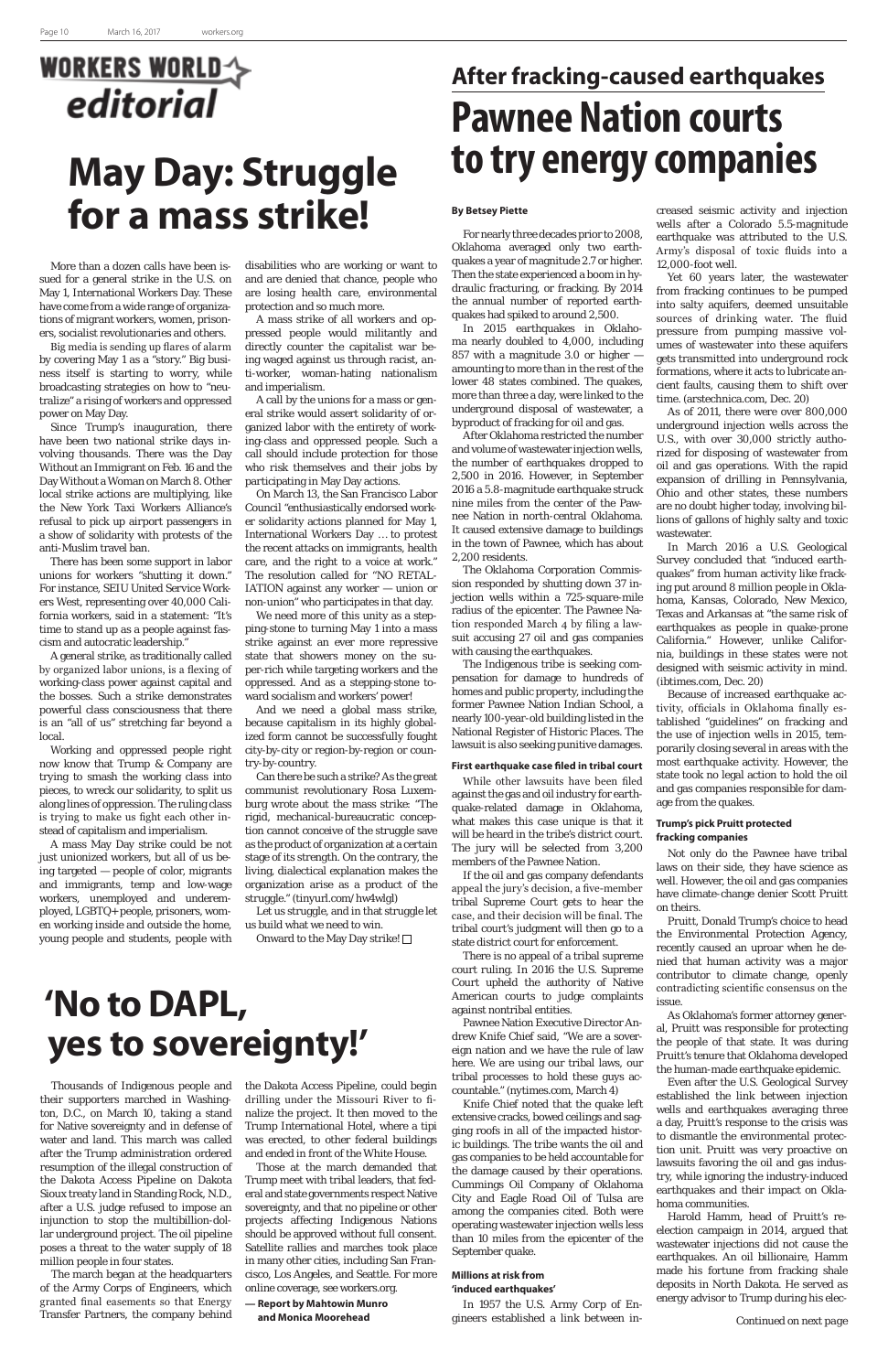# **Upcoming European elections reveal deep divisions**

### **By G. Dunkel**

March 13 — After the Brexit vote and the U.S. presidential election, nobody is discounting the chances of far-right parties in three national elections coming up in Europe: Netherlands, March 15; France's presidential vote the end of April, with a likely second round in early May; Germany on Sept. 24.

Economic conditions in these three countries are better than those in much of the European Union, especially those in the south. But unemployment is still high, social and health services are being cut, and inflation is eroding workers' wages.

Ultra-right and centrist parties are campaigning against immigration and refugees, and blaming Islam for "terrorism," much as in the U.S.

### **The Netherlands**

Geert Wilders, who heads the far-right and misnamed Party for Freedom (PVV), has been convicted of inciting discrimination against Muslims. Wilders has

called for removing Muslims from the Netherlands, taxing head scarves, banning the Koran and rejecting all refugees from Muslim countries. He also wants to leave the European Union.

U.S. reactionaries like David Horowitz have contributed about \$150,000 to Wilders over the past two years. (New York Times, March 7) Wilders also openly supports Donald Trump and his policies.

The PVV is projected to come in first or second in the parliamentary election, but not win a majority. Since none of the other parties will  $-$  as of now  $-$  work with this ultra-rightist party, it is highly unlikely the PVV will become part of the government.

### **France**

Two leading candidates for the French presidency, Emmanuel Macron, who heads the En Marche! (On the Move) organization, and Marine Le Pen, who heads the racist, anti-Muslim National Front party, have taken anti-Muslim positions.

Germany's economy is perhaps the strongest in Europe among the big powers, but the class struggle is active there because workers have had wage cuts forced on them over the past decade. Now they are demanding raises. Berlin's two airports were shut down for three days beginning March 13 by 2,000 baggage handlers and passenger service employees who want a dollar-an-hour raise. □

En Marche! is slightly less than a year

old and claims that it is neither left nor right. Macron is a former Rothschild investment banker and was minister of the economy under François Holland. Many politicians from the Socialist Party's right wing have endorsed him. Macron's results in polls put him neck to neck with Marine Le Pen, who had been leading in the polls up to now.

In this context, the Pawnee Nation's lawsuit against the energy industry, to be tried in their own sovereign courts, holds out promise to all people in Oklahoma and beyond who are fighting for environmental justice.  $\square$ 

### Midwest Regional = ck Conference **Resistance Against Racism ... Capitalism:** the Struggle for Socialism



The National Front, under Jean-Marie Le Pen, Marine's father, was an openly fascist party — both anti-Semitic and racist against Arabs. She took over in 2011 and moved the FN in a more "respectable" direction. However, after she ousted Jean-Marie in 2015, she didn't seriously change the party's basic reactionary policies, including its opposition to Islam, the EU, NATO, the euro and labor unions.

Marine Le Pen has made a big point of corruption, particularly the corruption among the center-right Republicans, whose candidate François Fillon has been accused of getting the French government to pay his wife and children nearly a million euros, around \$900,000,

for work they didn't do. Similar charges, for smaller amounts, have been made against the National Front.

### **Germany**

Germany's election is not until the fall, so polling is still tentative. But it appears that the gap between German Chancellor Angela Merkel's Christian Democratic Union and her Social Democratic Party (SPD) rivals is narrow. There is significant support for the SPD candidate Martin Schulz, who was formerly head of the European Parliament. Other more progressive German parties like the Left Party are also doing better in early polling.

and declaring no more femicide in all of Latin America. Please join us in front of the consulate at 276 Park Avenue at 23rd Street."

For more information, visit iacenter. org.  $\square$ 

tion campaign and is firmly committed to doing away with any regulation of the oil and gas industry.

Now his protégée Scott Pruitt is busy filling high-level EPA positions with fossil fuel industry lobbyists. The Trump administration and the EPA are talking about eliminating the EPA's Office of Environmental Justice, which was established to protect communities of color, Indigenous lands and poor communities in general from the impact of environmental racism.

#### **By Teresa Gutierrez**

The deaths of over 40 young women in Guatemala City, Guatemala, on March 8 — International Women's Day, no less — demonstrate how imperialism and all its byproducts continue to grossly fail the world's youth.

Over 40 young women were burned to death as a fire swept a Guatemalan children's shelter. Nineteen died at the scene and the rest in hospitals.

Early reports said the fire started when the young women, angered by deplorable conditions, set a mattress on fire to get the officials' attention. But as more information is discovered, reports point to the fact that the children died because they were intentionally locked in the building and could not get out when the fire got out of control.

The shelter, overcrowded and neglected by the state, held poor children, some of whom were orphans. Many were victims of child abuse. Reports indicate that the girls had run away from the shelter because of the terrible conditions, were recaptured, and then the administration punished them by locking them in. It reportedly took almost an hour for fire officials to arrive.

The shelter was built to house 500 people but was actually housing 750 children at the time of the fire. Reports

### **Guatemalans protest girls' deaths**

are still coming in about conditions, but there had been reports of trouble at the shelter for several years. (New York Times, March 9) In fact, a prosecutor had already recommended shutting it down.

Family members of the young girls have joined other Guatemalans in protest and thousands have taken to the streets. The movement is declaring "Fue el estado" (It was the state) that was responsible. Hundreds of women are organizing against this attack, the latest on the lives of women and youth, and adding to the charge that the state was responsible for the lives of the 40 young women.

Independent journalists are pulling together facts that indicate the state is completely responsible. Witnesses told the Guatemalan publication Nomada that other youth had been trying to help the young girls days before the fire. (March 13) The girls were trying to get help, witnesses report, because of sexual abuse and other vile misconduct by the staff. These protests had been ignored by the state, leading to the youth running away, their recapture and then the ghastly fire.

Guatemalans in New York took to the streets and held a protest in front of the

Guatemalan Consulate on March 11. Another protest is planned there on Saturday, March 25, at 3 p.m.

One of the Guatemalan activists in New York told WW, "We are organizing in support of our sisters in Guatemala



**Meches Rosales-Maupin reported on the protest at the Guatemalan Consulate to the International Working Women's Day Roundtable on March 11.**

Detroit Workers World Party is co-hosting a Midwest Fightback Conference on March 25-26 with the Wayne State University branch of Students for a Democratic Society. WWP members from across the ravaged rustbelt will come together to put forward an analysis, forged in struggle, of the austerity, economic crises and national oppression that have come to characterize the region.

Guest speakers include the Venezuelan Consul General in Chicago and representatives of the Boston School Bus Drivers Union, United Steelworkers Local 8751.

For details, view the Facebook event page at tinyurl.com/zpnhrej; complete online registration at tinyurl.com/hqcpc2h.